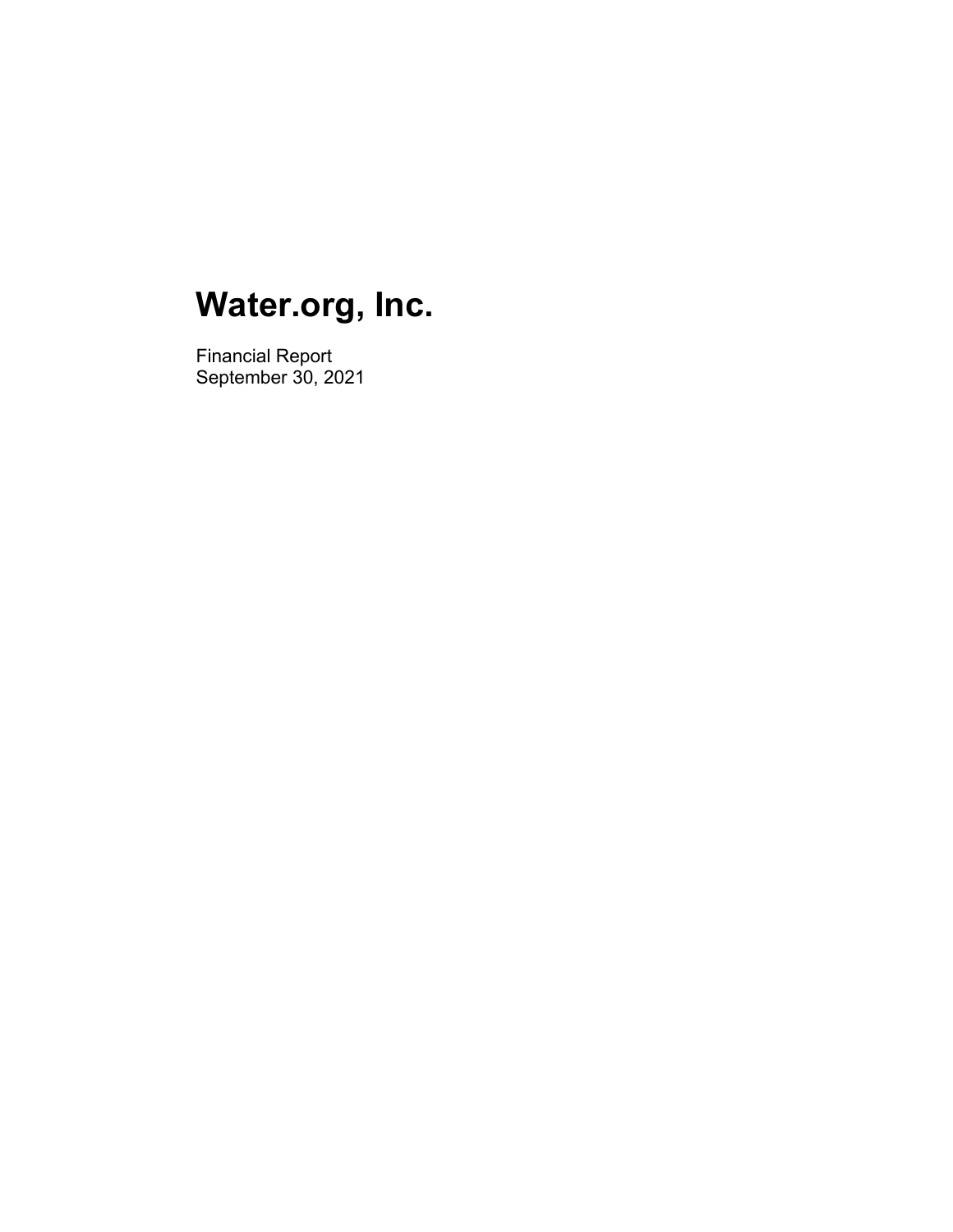## **Contents**

| Independent auditor's report      | $1 - 2$  |
|-----------------------------------|----------|
| <b>Financial statements</b>       |          |
| Statements of financial position  | 3        |
| Statements of activities          | $4 - 5$  |
| Statements of functional expenses | $6 - 7$  |
| Statements of cash flows          | 8        |
| Notes to financial statements     | $9 - 18$ |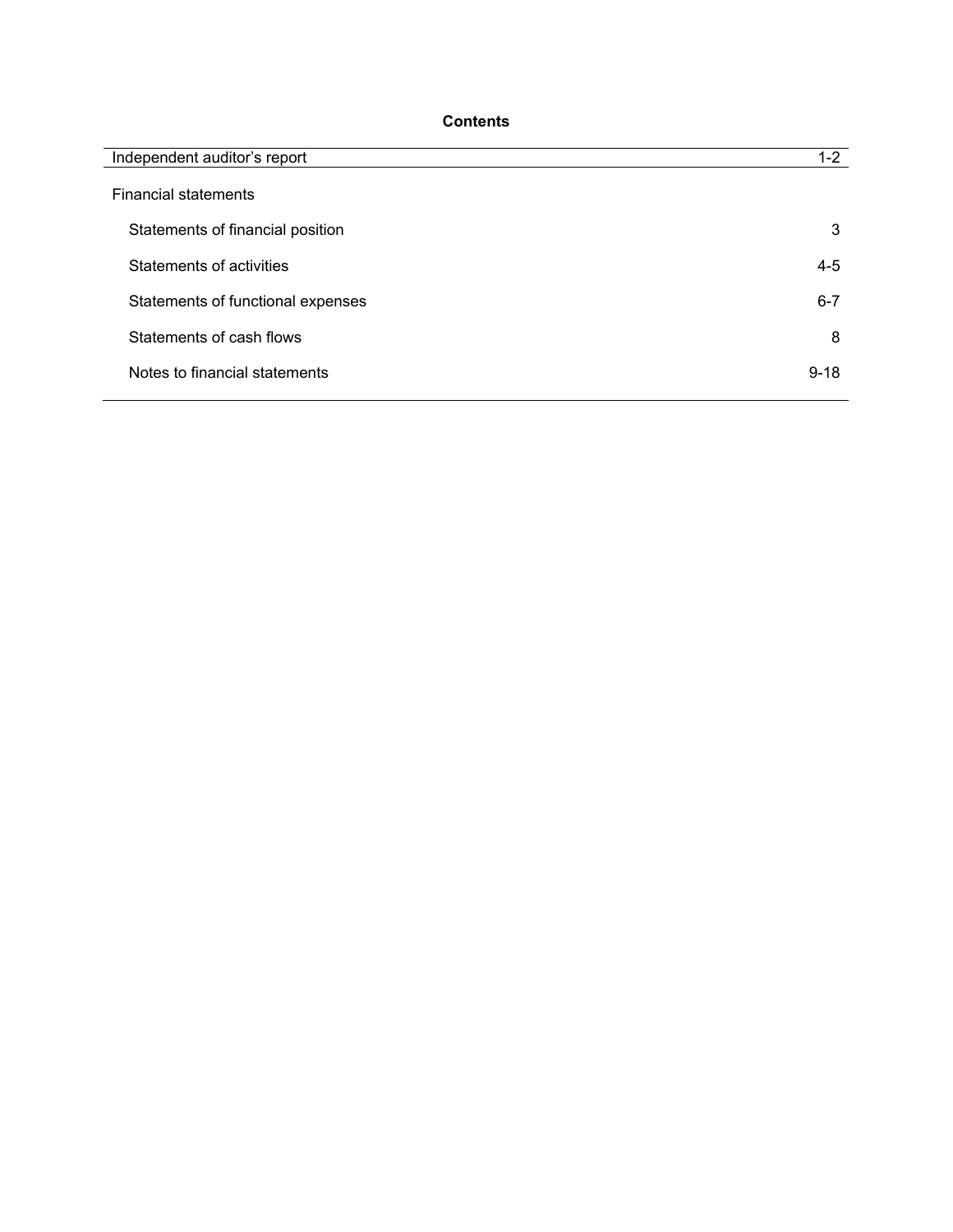

**RSM US LLP** 

#### **Independent Auditor's Report**

Board of Directors Water.org, Inc.

#### **Report on the Financial Statements**

We have audited the accompanying financial statements of Water.org, Inc., which comprise the statements of financial position as of September 30, 2021 and 2020, the related statements of activities, functional expenses and cash flows for the years then ended, and the related notes to the financial statements.

#### **Management's Responsibility for the Financial Statements**

Management is responsible for the preparation and fair presentation of these financial statements in accordance with accounting principles generally accepted in the United States of America; this includes the design, implementation and maintenance of internal control relevant to the preparation and fair presentation of financial statements that are free from material misstatement, whether due to fraud or error.

#### **Auditor's Responsibility**

Our responsibility is to express an opinion on these financial statements based on our audits. We conducted our audits in accordance with auditing standards generally accepted in the United States of America. Those standards require that we plan and perform the audit to obtain reasonable assurance about whether the financial statements are free from material misstatement.

An audit involves performing procedures to obtain audit evidence about the amounts and disclosures in the financial statements. The procedures selected depend on the auditor's judgment, including the assessment of the risks of material misstatement of the financial statements, whether due to fraud or error. In making those risk assessments, the auditor considers internal control relevant to the entity's preparation and fair presentation of the financial statements in order to design audit procedures that are appropriate in the circumstances, but not for the purpose of expressing an opinion on the effectiveness of the entity's internal control. Accordingly, we express no such opinion. An audit also includes evaluating the appropriateness of accounting policies used and the reasonableness of significant accounting estimates made by management, as well as evaluating the overall presentation of the financial statements.

We believe that the audit evidence we have obtained is sufficient and appropriate to provide a basis for our audit opinion.

THE POWER OF BEING UNDERSTOOD AUDIT | TAX | CONSULTING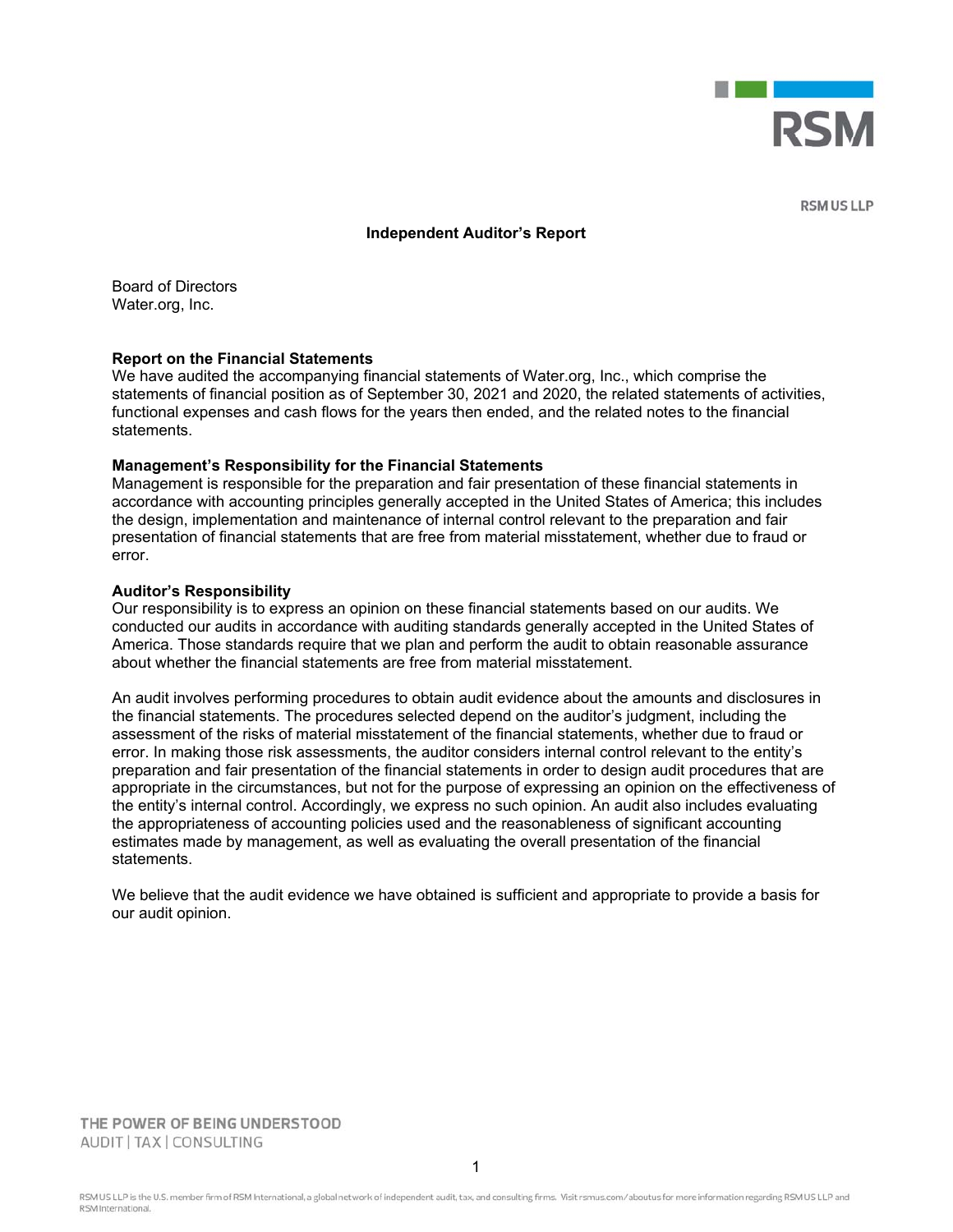#### **Opinion**

In our opinion, the financial statements referred to above present fairly, in all material respects, the financial position of Water.org, Inc. as of September 30, 2021 and 2020, and the changes in its net assets and its cash flows for the years then ended in accordance with accounting principles generally accepted in the United States of America.

RSM US LLP

Kansas City, Missouri March 10, 2022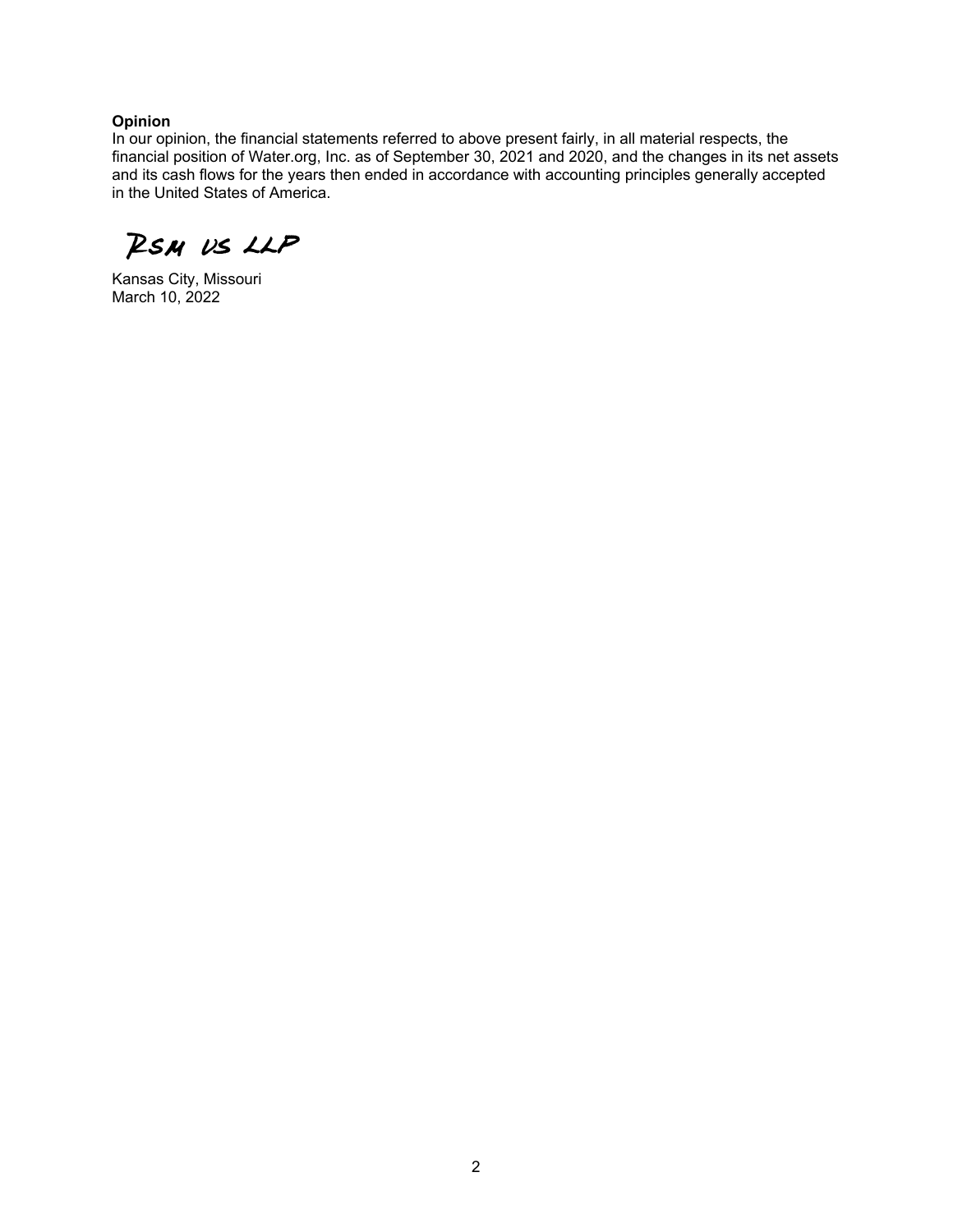## **Statements of Financial Position September 30, 2021 and 2020**

|                                                          | 2021                    | 2020                   |
|----------------------------------------------------------|-------------------------|------------------------|
| <b>Assets</b>                                            |                         |                        |
| Cash and cash equivalents                                | \$<br>33,604,384        | \$<br>17,762,452       |
| Contributions receivable                                 | 1,871,065               | 1,500,001              |
| Other receivables                                        | 43,297                  | 57,629                 |
| Prepaid expenses                                         | 341,282                 | 330,475                |
| Investments                                              | 1,404,601               | 1,322,929              |
| Investment in WaterCredit Fund 3                         | 1,284,458               | 1,125,704              |
| Property and equipment, net of accumulated depreciation, |                         |                        |
| 2021-\$922,579, 2020-\$822,697                           | 171,292                 | 320,979                |
| <b>Total assets</b>                                      | 38,720,379              | \$<br>22,420,169       |
| <b>Liabilities and Net Assets</b>                        |                         |                        |
| Liabilities:                                             |                         |                        |
| Accounts payable                                         | \$<br>223,070           | \$<br>616,950          |
| Accrued expenses                                         | 3,095,426               | 1,354,047              |
| Paycheck Protection Program Ioan<br>Refundable advances  | 1,425,377               | 1,425,382              |
| <b>Total liabilities</b>                                 | 6,095,534<br>10,839,407 | 4,901,076<br>8,297,455 |
|                                                          |                         |                        |
| Net assets:                                              |                         |                        |
| Without donor restrictions                               | 13,158,939              | 6,785,619              |
| With donor restrictions                                  | 14,722,033              | 7,337,095              |
| <b>Total net assets</b>                                  | 27,880,972              | 14, 122, 714           |
|                                                          |                         |                        |
| <b>Total liabilities and net assets</b>                  | 38,720,379              | \$<br>22,420,169       |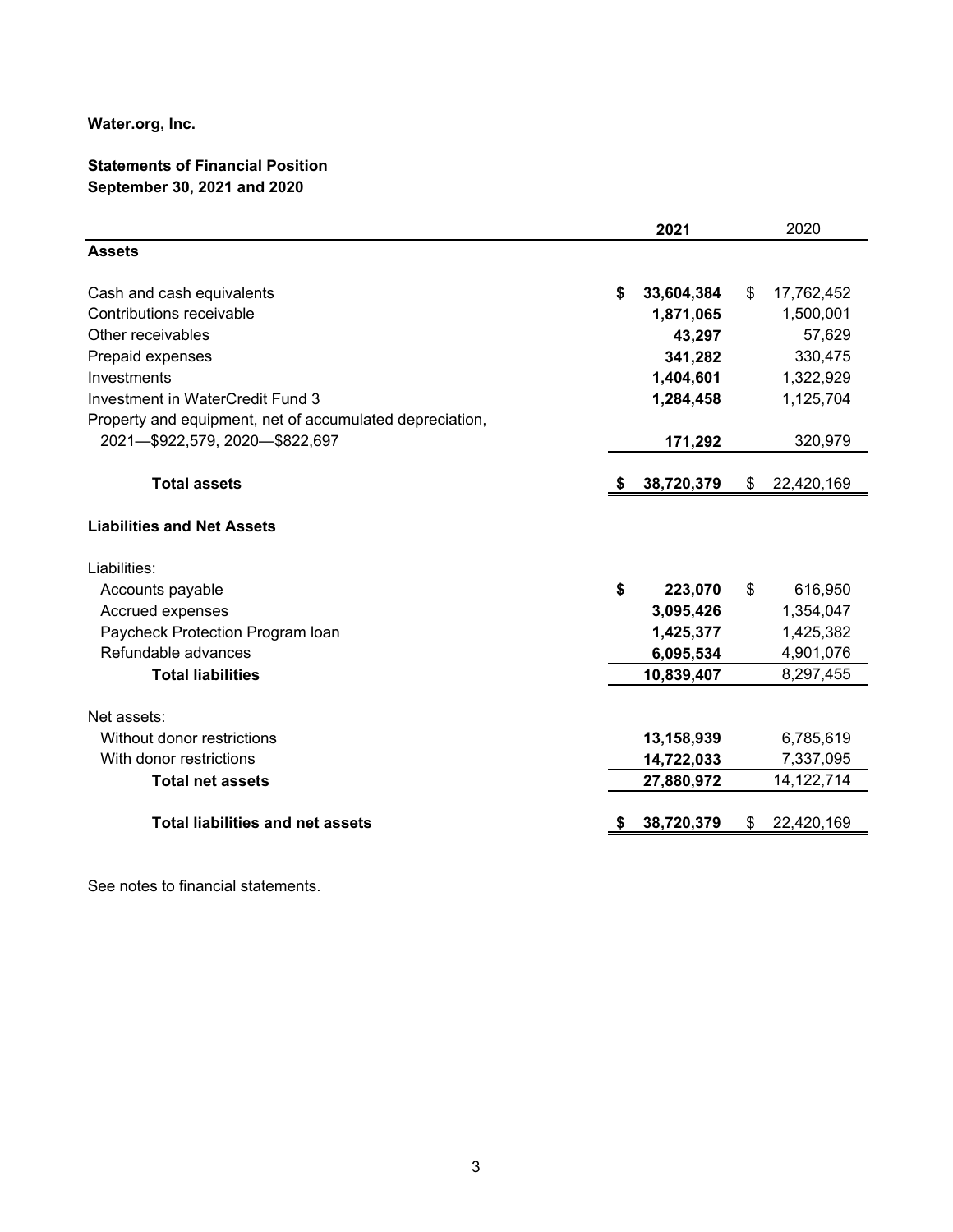## **Statement of Activities Year Ended September 30, 2021**

|                                                   | <b>Without Donor</b> |            | <b>With Donor</b>   |    |              |
|---------------------------------------------------|----------------------|------------|---------------------|----|--------------|
|                                                   | <b>Restrictions</b>  |            | <b>Restrictions</b> |    | <b>Total</b> |
| Revenues, gains and other support:                |                      |            |                     |    |              |
| Contributions and grants:                         |                      |            |                     |    |              |
| Foundations, corporations and other organizations | \$                   | 15,407,024 | \$<br>16,667,236    | S. | 32,074,260   |
| Individuals                                       |                      | 3,413,405  | 1,000               |    | 3,414,405    |
| In-kind contributions                             |                      | 2,940      |                     |    | 2,940        |
| Investment return                                 |                      | 251,791    | 158,754             |    | 410,545      |
| Forgiveness of Paycheck Protection Program        |                      | 1,425,382  |                     |    | 1,425,382    |
| Other                                             |                      | 172,673    |                     |    | 172,673      |
| Net assets released from restrictions             |                      | 9,442,052  | (9,442,052)         |    |              |
| Total revenues, gains and other support           |                      | 30,115,267 | 7,384,938           |    | 37,500,205   |
| Expenses and losses:                              |                      |            |                     |    |              |
| Program services:                                 |                      |            |                     |    |              |
| Water programs                                    |                      | 13,345,163 |                     |    | 13,345,163   |
| Outreach                                          |                      | 860,679    |                     |    | 860,679      |
| <b>Total program services</b>                     |                      | 14,205,842 |                     |    | 14,205,842   |
| Management and general                            |                      | 7,760,063  |                     |    | 7,760,063    |
| Fundraising                                       |                      | 1,776,042  |                     |    | 1,776,042    |
| <b>Total expenses and losses</b>                  |                      | 23,741,947 | -                   |    | 23,741,947   |
| <b>Change in net assets</b>                       |                      | 6,373,320  | 7,384,938           |    | 13,758,258   |
| Net assets, beginning of year                     |                      | 6,785,619  | 7,337,095           |    | 14, 122, 714 |
| Net assets, end of year                           |                      | 13,158,939 | \$<br>14,722,033    | \$ | 27,880,972   |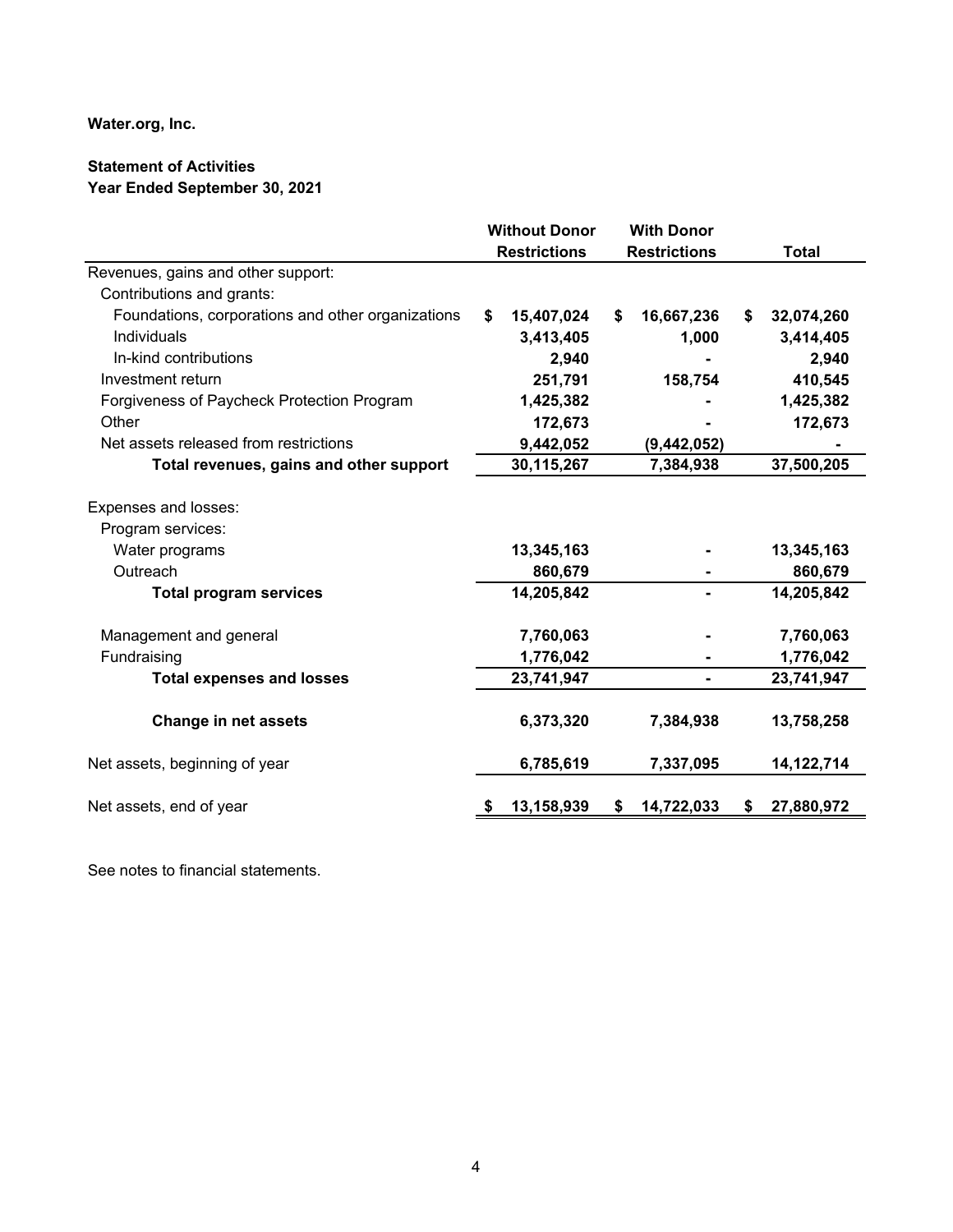## **Statement of Activities Year Ended September 30, 2020**

|                                                  | <b>Without Donor</b><br><b>With Donor</b> |              |                     |                    |
|--------------------------------------------------|-------------------------------------------|--------------|---------------------|--------------------|
|                                                  |                                           | Restrictions | <b>Restrictions</b> | Total              |
| Revenues, gains and other support:               |                                           |              |                     |                    |
| Contributions and grants:                        |                                           |              |                     |                    |
| Foundation, corporations and other organizations | \$                                        | 9,413,008    | \$<br>2,703,880     | \$<br>12,116,888   |
| Individuals                                      |                                           | 6,377,830    | 43,985              | 6,421,815          |
| Federated/workplace campaigns                    |                                           | 196,304      | 100                 | 196,404            |
| In-kind contributions                            |                                           | 18,468       |                     | 18,468             |
| Investment return                                |                                           | 432,209      | 6,655               | 438,864            |
| Other                                            |                                           | 131,793      |                     | 131,793            |
| Net assets released from restrictions            |                                           | 8,963,835    | (8,963,835)         |                    |
| Total revenues, gains and other support          |                                           | 25,533,447   | (6, 209, 215)       | 19,324,232         |
| Expenses and losses:<br>Program services:        |                                           |              |                     |                    |
| Water programs                                   |                                           | 14,789,577   |                     | 14,789,577         |
| Outreach                                         |                                           | 8,243        |                     | 8,243              |
| <b>Total program services</b>                    |                                           | 14,797,820   |                     | 14,797,820         |
| Management and general                           |                                           | 7,153,051    |                     | 7,153,051          |
| Fundraising                                      |                                           | 3,536,676    |                     | 3,536,676          |
| <b>Total expenses and losses</b>                 |                                           | 25,487,547   |                     | 25,487,547         |
| <b>Change in net assets</b>                      |                                           | 45,900       | (6,209,215)         | (6, 163, 315)      |
| Net assets, beginning of year                    |                                           | 6,739,719    | 13,546,310          | 20,286,029         |
| Net assets, end of year                          | \$                                        | 6,785,619    | 7,337,095           | \$<br>14, 122, 714 |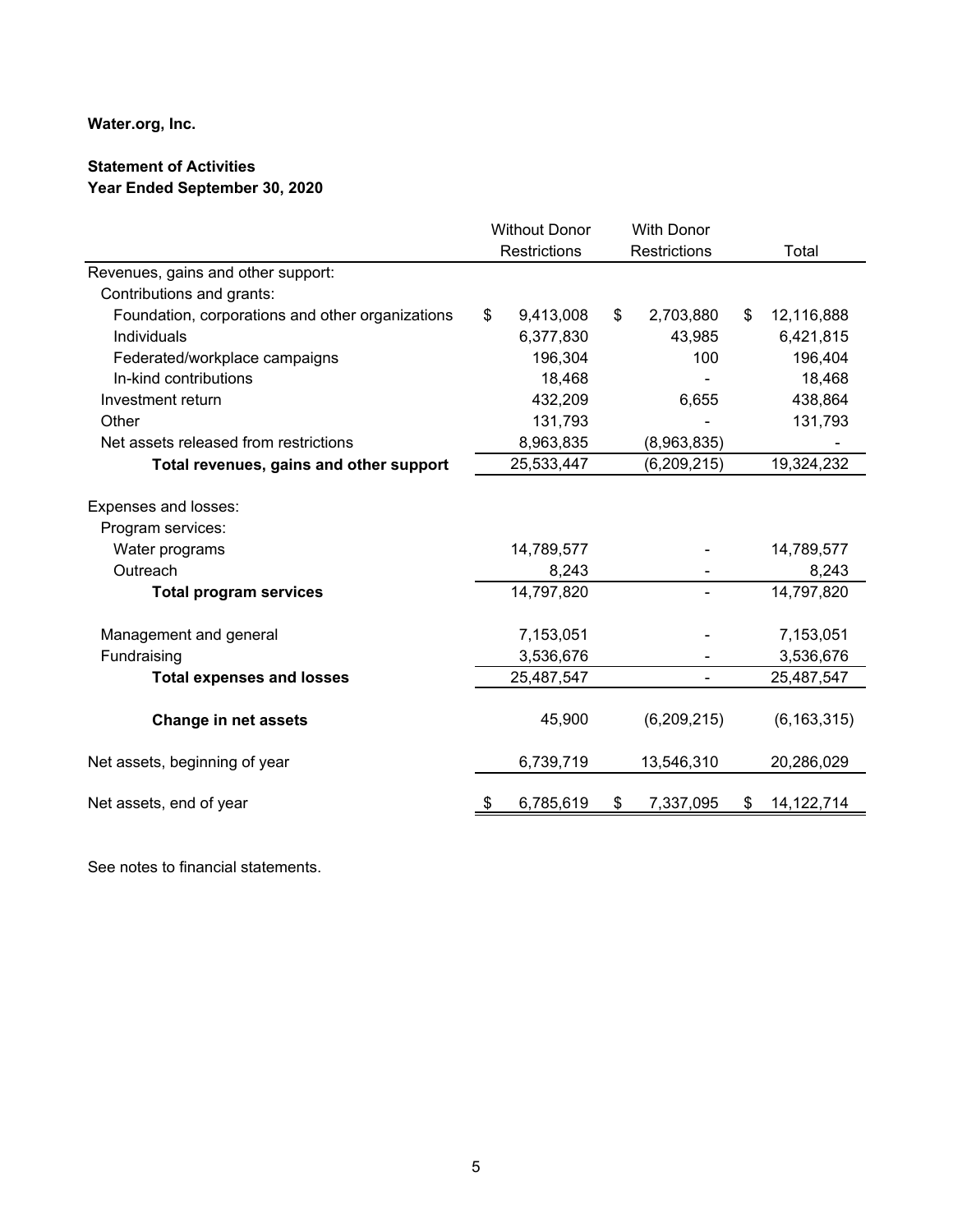## **Statement of Functional Expenses Year Ended September 30, 2021**

|                                          |    | <b>Program Services</b> |    |          |    |                   |    |             |    |                    |    |              |
|------------------------------------------|----|-------------------------|----|----------|----|-------------------|----|-------------|----|--------------------|----|--------------|
|                                          |    | Water                   |    |          |    | <b>Management</b> |    |             |    |                    |    |              |
|                                          |    | <b>Programs</b>         |    | Outreach |    | <b>Subtotal</b>   |    | and General |    | <b>Fundraising</b> |    | <b>Total</b> |
| Salaries and wages                       | \$ | 5,517,094               | \$ | 88,743   | \$ | 5,605,837         | \$ | 4,551,976   | S. | 895,463            | \$ | 11,053,276   |
| Payroll taxes                            |    | 249,645                 |    | 4,142    |    | 253,787           |    | 262,948     |    | 58,192             |    | 574,927      |
| Employee benefits                        |    | 429,471                 |    | 6,316    |    | 435,787           |    | 496,992     |    | 88,181             |    | 1,020,960    |
| Contractors                              |    | 523,593                 |    |          |    | 523,593           |    | 1,110,412   |    | 291,326            |    | 1,925,331    |
| Occupancy-related                        |    | 298,530                 |    | 9,226    |    | 307,756           |    | 254,245     |    | 54,797             |    | 616,798      |
| Office supplies                          |    | 171                     |    |          |    | 171               |    | 5,227       |    |                    |    | 5,398        |
| Postage and shipping                     |    | 2,127                   |    |          |    | 2,127             |    | 11,124      |    | 8,336              |    | 21,587       |
| Printing and reproduction                |    | 7,086                   |    |          |    | 7,086             |    | 35,561      |    | 33,205             |    | 75,852       |
| Telephone and related communications     |    | 44,276                  |    | 6        |    | 44,282            |    | 69,483      |    | 9,035              |    | 122,800      |
| Office equipment, rental and maintenance |    | 102,490                 |    |          |    | 102,490           |    | 273,285     |    | 94,453             |    | 470,228      |
| Travel                                   |    | 25,483                  |    | 1,946    |    | 27,429            |    | 73,396      |    | 3,217              |    | 104,042      |
| Grants to other organizations            |    | 4,650,934               |    |          |    | 4,650,934         |    | 189,166     |    |                    |    | 4,840,100    |
| Program fees and supplies                |    | 1,235,361               |    | 750,000  |    | 1,985,361         |    | 120,235     |    | 967                |    | 2,106,563    |
| Advertising and marketing                |    | 44,000                  |    |          |    | 44,000            |    | 17,075      |    | 64,440             |    | 125,515      |
| Directors and officer insurance          |    | 50,312                  |    |          |    | 50,312            |    | 49,132      |    | 9,528              |    | 108,972      |
| Bank and credit card fees                |    | 8,699                   |    |          |    | 8,699             |    | 18,230      |    | 115,394            |    | 142,323      |
| Accounting and legal fees                |    | 65,503                  |    |          |    | 65,503            |    | 108,278     |    | 5,554              |    | 179,335      |
| Dues and subscriptions                   |    | 630                     |    |          |    | 630               |    | 25,943      |    | 27,232             |    | 53,805       |
| Bad-debt expense                         |    | 388                     |    |          |    | 388               |    |             |    |                    |    | 388          |
| Foreign exchange gain                    |    |                         |    |          |    |                   |    | 5,478       |    |                    |    | 5,478        |
| Other operating expenses                 |    | 1,627                   |    | 300      |    | 1,927             |    | 7,940       |    | 88                 |    | 9,955        |
| Depreciation                             |    | 87,743                  |    |          |    | 87,743            |    | 73,937      |    | 16,634             |    | 178,314      |
|                                          | ≗  | 13,345,163              | S  | 860,679  | S  | 14,205,842        | S  | 7,760,063   |    | 1,776,042          | S  | 23,741,947   |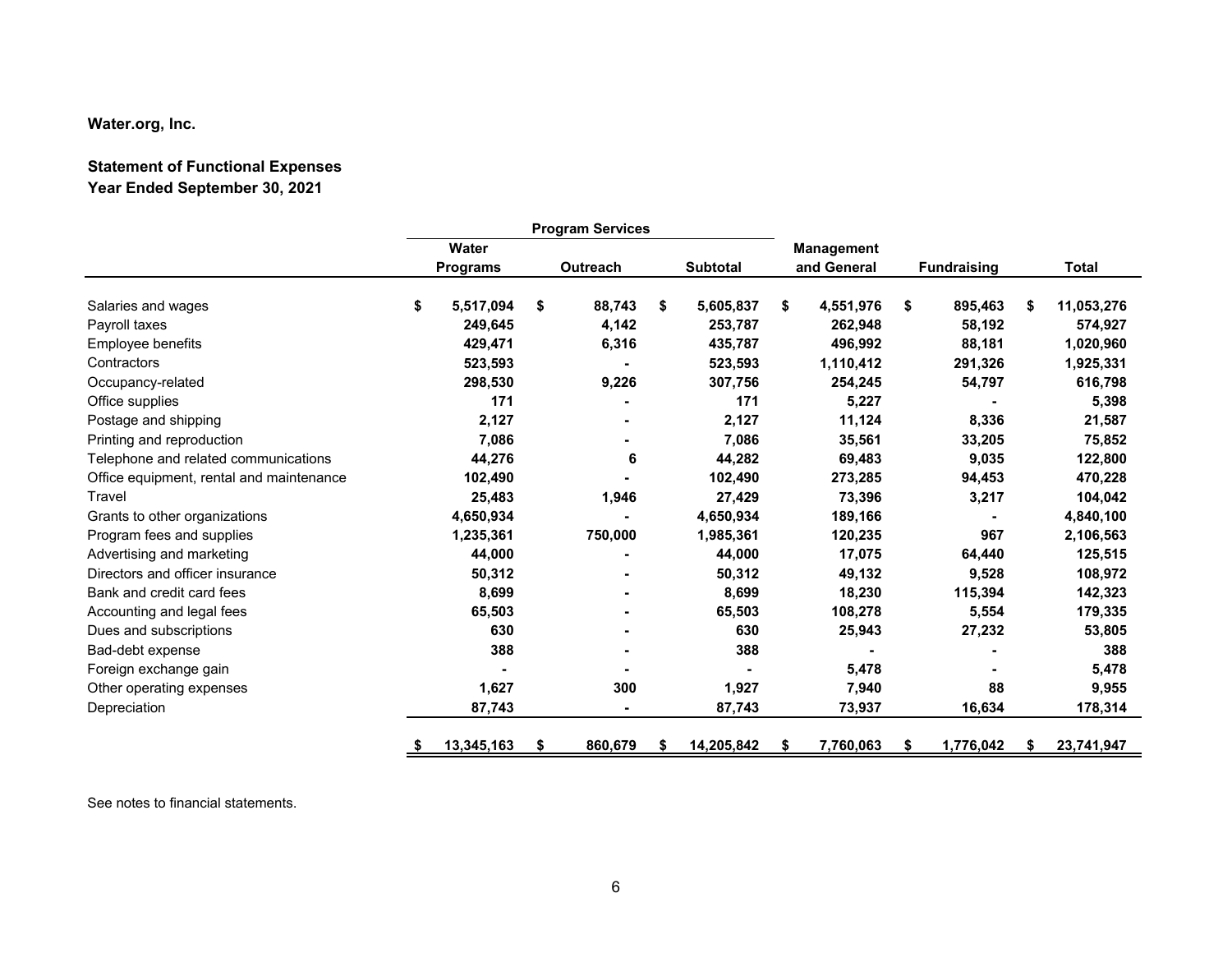## **Statement of Functional Expenses Year Ended September 30, 2020**

|                                          | Program Services |            |    |          |    |            |                 |                 |                  |
|------------------------------------------|------------------|------------|----|----------|----|------------|-----------------|-----------------|------------------|
|                                          |                  | Water      |    |          |    |            | Management      |                 |                  |
|                                          |                  | Programs   |    | Outreach |    | Subtotal   | and General     | Fundraising     | Total            |
| Salaries and wages                       | \$               | 5,447,187  | \$ | 117      | \$ | 5,447,304  | \$<br>3,707,853 | \$<br>964,834   | \$<br>10,119,991 |
| Payroll taxes                            |                  | 287.070    |    | 8        |    | 287,078    | 292,811         | 81,303          | 661,192          |
| Employee benefits                        |                  | 435,494    |    | 9        |    | 435,503    | 469,788         | 100,735         | 1,006,026        |
| Contractors                              |                  | 341,831    |    | 6,667    |    | 348,498    | 1,056,005       | 1,666,603       | 3,071,106        |
| Occupancy-related                        |                  | 328,317    |    |          |    | 328,317    | 337,281         | 72,485          | 738,083          |
| Office supplies                          |                  | 5,880      |    |          |    | 5,880      | 17,130          | 960             | 23,970           |
| Postage and shipping                     |                  | 1,693      |    |          |    | 1.693      | 8,471           | 12,604          | 22,768           |
| Printing and reproduction                |                  | 16,270     |    |          |    | 16,270     | 20,118          | 27,412          | 63,800           |
| Telephone and related communications     |                  | 40,844     |    |          |    | 40,844     | 69,832          | 35,058          | 145,734          |
| Office equipment, rental and maintenance |                  | 118,534    |    | 293      |    | 118,827    | 216,063         | 155,158         | 490,048          |
| Travel                                   |                  | 447,833    |    |          |    | 447,833    | 212,060         | 44,525          | 704,418          |
| Grants to other organizations            |                  | 4,834,337  |    |          |    | 4,834,337  | 9,739           |                 | 4,844,076        |
| Program fees and supplies                |                  | 1,997,587  |    |          |    | 1,997,587  | 119,908         | 991             | 2,118,486        |
| Advertising and marketing                |                  |            |    | 1,149    |    | 1,149      | 9,500           | 45,112          | 55,761           |
| Directors and officer insurance          |                  | 47,482     |    |          |    | 47,482     | 47,135          | 11,249          | 105,866          |
| Bank and credit card fees                |                  | 8,597      |    |          |    | 8,597      | 14,524          | 104,748         | 127,869          |
| Accounting and legal fees                |                  | 243,992    |    |          |    | 243,992    | 341,842         | 36,498          | 622,332          |
| Dues and subscriptions                   |                  | 1,115      |    |          |    | 1,115      | 22,689          | 11,074          | 34,878           |
| Bad-debt expense                         |                  | 1,387      |    |          |    | 1,387      |                 | 143,271         | 144,658          |
| Foreign exchange gain                    |                  | 9,584      |    |          |    | 9,584      | 4,399           |                 | 13,983           |
| Other operating expenses                 |                  | 93,573     |    |          |    | 93,573     | 91,897          | 1,645           | 187,115          |
| Depreciation                             |                  | 80,970     |    |          |    | 80,970     | 84,006          | 20,411          | 185,387          |
|                                          | S                | 14,789,577 | \$ | 8,243    | \$ | 14,797,820 | \$<br>7,153,051 | \$<br>3,536,676 | \$<br>25,487,547 |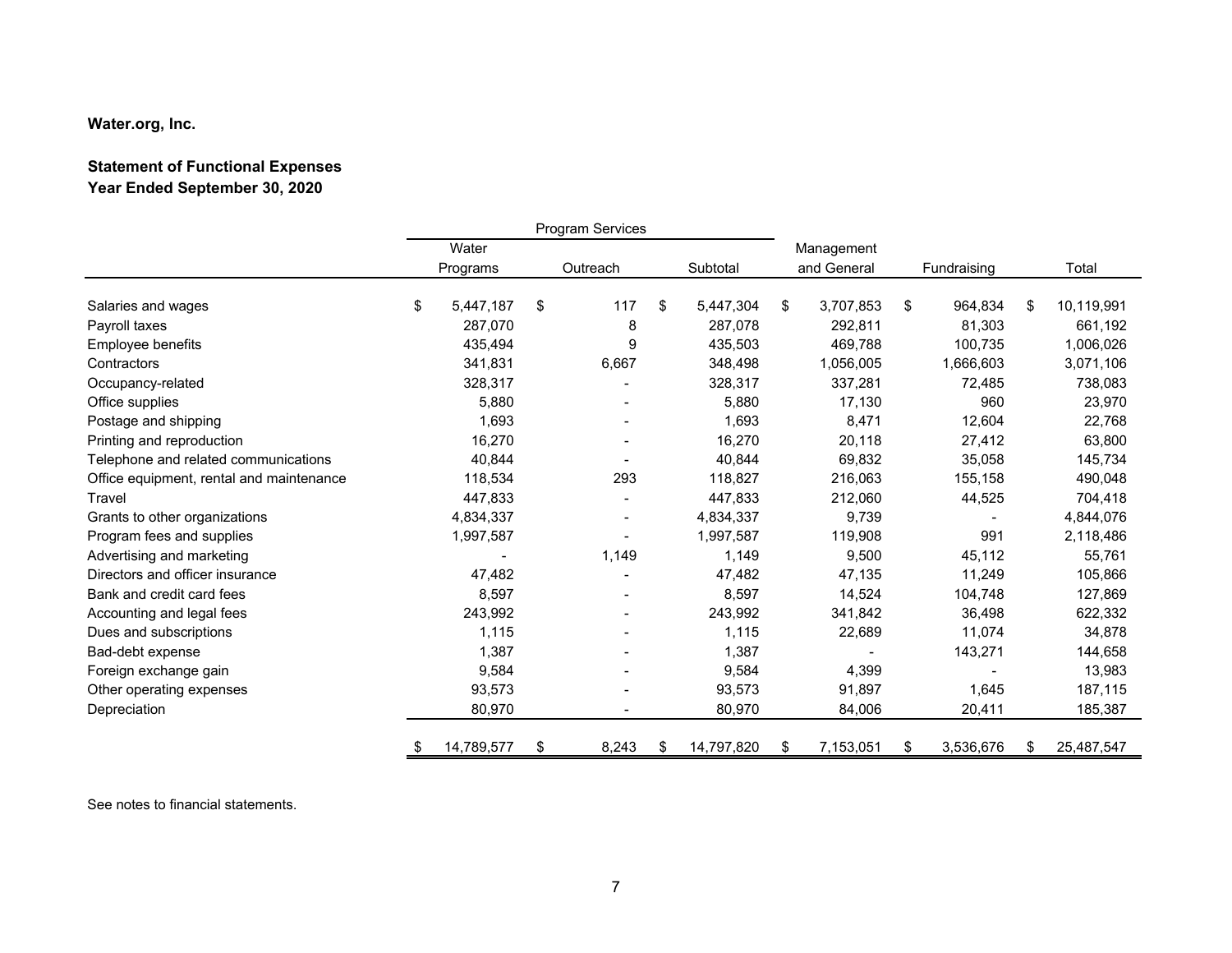## **Statements of Cash Flows Years Ended September 30, 2021 and 2020**

|                                                                       | 2021             | 2020                |
|-----------------------------------------------------------------------|------------------|---------------------|
| Cash flows from operating activities:                                 |                  |                     |
| Change in net assets                                                  | \$<br>13,758,258 | \$<br>(6, 163, 315) |
| Adjustments to reconcile change in net assets to net cash provided by |                  |                     |
| (used in) operating activities:                                       |                  |                     |
| Depreciation                                                          | 178,314          | 185,387             |
| Net unrealized loss (gains) on investments                            | 45,611           | (144, 174)          |
| Loss on disposition of property and equipment                         | 4,778            | 222                 |
| Gain on extinguishment of Paycheck Protection loan                    | (1,425,382)      |                     |
| Changes in operating assets and liabilities:                          |                  |                     |
| Contributions and other receivables                                   | (356, 732)       | 2,023,401           |
| Prepaid expenses                                                      | (10, 807)        | 43,192              |
| Accounts payable                                                      | (393, 880)       | (449, 114)          |
| Accrued expenses                                                      | 1,741,379        | (925, 489)          |
| Refundable advances                                                   | 1,194,458        | 4,510,834           |
| Net cash provided by (used in) operating activities                   | 14,735,997       | (919, 056)          |
| Cash flows from investing activities:                                 |                  |                     |
| Purchase of property and equipment                                    | (33, 405)        | (82, 350)           |
| Purchase of investments                                               | (4,722,968)      | (695, 553)          |
| Proceeds from sale of investments                                     | 4,436,931        | 682,139             |
| Net cash used in investing activities                                 | (319, 442)       | (95, 764)           |
| Cash flows from financing activities:                                 |                  |                     |
| Proceeds from Paycheck Protection Program Ioan                        | 1,425,377        | 1,425,382           |
| Net cash provided by financing activities                             | 1,425,377        | 1,425,382           |
| Net increase in cash and cash equivalents                             | 15,841,932       | 410,562             |
|                                                                       |                  |                     |
| Cash and cash equivalents, beginning of year                          | 17,762,452       | 17,351,890          |
| Cash and cash equivalents, end of year                                | 33,604,384       | \$<br>17,762,452    |
|                                                                       |                  |                     |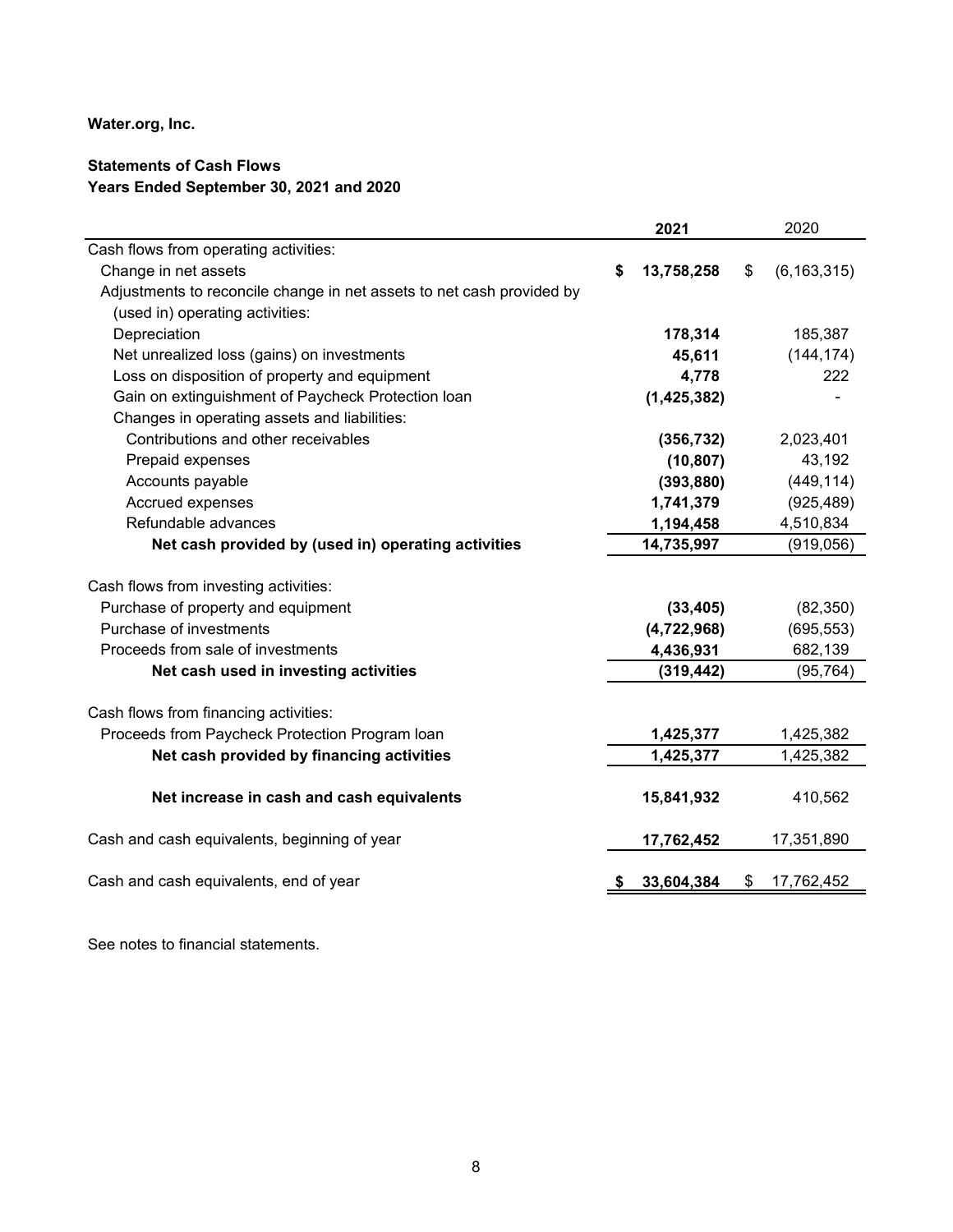#### **Notes to Financial Statements**

#### **Note 1. Nature of Operations and Summary of Significant Accounting Policies**

**Nature of operations:** Water.org, Inc. (Water.org) is a nonprofit corporation whose primary purpose is to provide technical and financial support for implementing water supply and sanitation projects in developing countries, and to raise awareness of the drinking water and sanitation crisis in developing countries. Water.org is headquartered in Kansas City, Missouri, with offices in San Francisco, California; Kenya; India; Indonesia; Peru; Bangladesh; and the Philippines. Besides work in these locations, Water.org has supported projects in Ghana, Uganda, Cambodia, Kenya, Brazil and Mexico.

*Water programs:* Water programs consist of the following programs:

*Grant program:* Water.org identifies and evaluates partner organizations in developing countries, which implement sustainable water supply and sanitation projects, and then Water.org provides technical and financial support to these partner organizations. Community grant recipients must agree to contribute inkind labor to construct the water system, which provides the community with the firsthand knowledge required to maintain the system over the long term.

*WaterCredit Initiative®:* WaterCredit Initiative® was launched in 2005 and seeks to establish a revolving loan fund to provide credit to poor communities and individuals to construct water systems and sanitation facilities. Repayments are reinvested in new projects.

*WaterCredit Adoption and Enabling Partnerships:* In 2018, Water.org formally introduced two new water programs to help increase the amount of capital and affordable financing for water and sanitation improvements. WaterCredit Adoption encourages businesses to find financing solutions through the adoption of Water.org financing models, while Enabling Partnerships contributes to changes in policy and sector systems via partnerships and advocacy to enable a conducive environment for water and sanitation improvements.

*Strategic Investment Fund:* In 2018, Water.org launched the Strategic Investment Fund (SIF), which directs unrestricted funds to a portfolio of organizational and programmatic initiatives designed to drive achievement of its long-term impact goals.

*Outreach:* Water.org seeks to raise awareness of the global water and sanitation crisis and Water.org's solutions through presentations at high-level convenings, Water.org's own media channels, and earned media coverage.

*Management and general and fundraising:* Management and general and fundraising provides oversight of programs and business management, record keeping, budgeting, financing, and other administrative and fundraising activities for Water.org.

**Basis of presentation:** The accompanying financial statements are presented using the accrual basis of accounting in accordance with accounting principles generally accepted in the United States of America (U.S. GAAP). Financial statement presentation follows the recommendations of Accounting Standards Codification (ASC) Subtopic 958, Presentation of Financial Statements of Not-for-Profit Entities. Under this topic, Water.org is required to report information regarding its financial position and activities according to two classes of net assets: net assets without donor restrictions and net assets with donor restrictions. Accordingly, net assets of Water.org and changes therein are classified and reported as follows:

*Net assets without donor restrictions:* Net assets are not subject to donor-imposed restrictions but may be subject to designation by the Board for Water.org's mission. Water.org had no board designated net assets as of September 30, 2021 and 2020.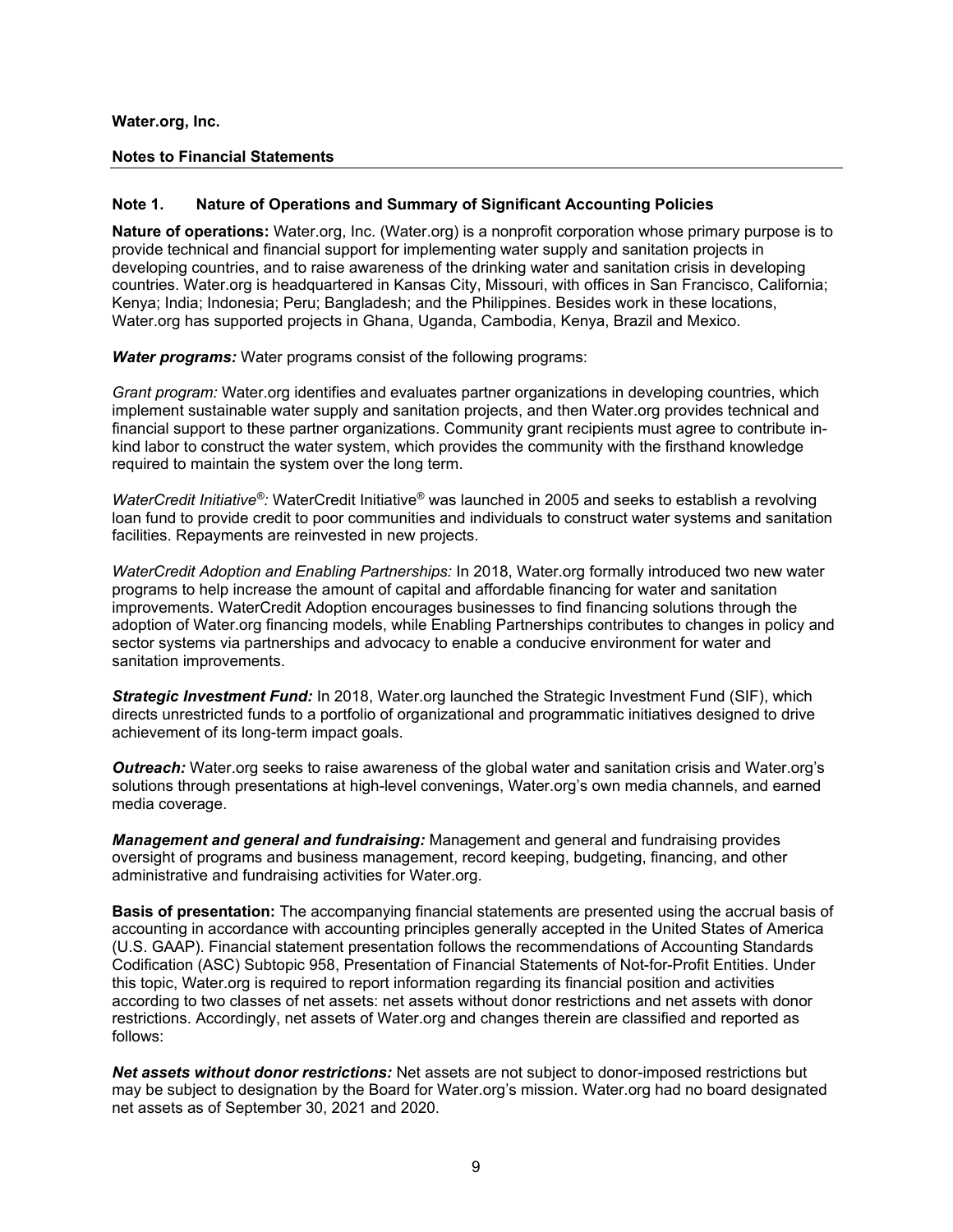#### **Notes to Financial Statements**

#### **Note 1. Nature of Operations and Summary of Significant Accounting Policies (Continued)**

*Net assets with donor restrictions:* Net assets with donor restrictions are those whose use by Water.org has been limited by donors to a specific time period or purpose.

**Use of estimates:** The preparation of financial statements in conformity with U.S. GAAP requires management to make estimates and assumptions that affect the reported amounts of assets and liabilities and disclosure of contingent assets and liabilities at the date of the financial statements and the reported amounts of revenues, expenses, gains, losses and other changes in net assets during the reporting period. Actual results could differ from those estimates.

**Cash and cash equivalents:** Water.org considers all liquid investments with original maturities of three months or less to be cash equivalents. At September 30, 2021 and 2020, cash equivalents consisted primarily of money market mutual funds with brokers and certificates of deposit. Water.org maintains deposits with money-center banks in excess of the insured limits and works to reduce exposure, and has not experienced any losses in such accounts.

**Investments and investment return:** Investments in equity securities having a readily determinable fair value, and in all debt securities, are carried at fair value. Other investments are valued using the practical expedient. Investment return includes dividend, interest and other investment income; realized and unrealized gains and losses on investments carried at fair value; and realized and unrealized gains and losses on other investments.

Investment return that is initially restricted by donor stipulation and for which the restriction will be satisfied in the same year is included in net assets without donor restrictions. Other investment return is reflected in the statements of activities as net assets without or with donor restrictions based upon the existence and nature of any donor or legally imposed restrictions.

**Property and equipment:** Property and equipment is stated at cost less accumulated depreciation. Depreciation is charged to expense using the straight-line method over the estimated useful life of each asset. Assets under leasehold improvements are depreciated over the shorter of the lease term or their respective estimated useful lives.

The estimated useful lives for each major depreciable classification of property and equipment are as follows:

| Office equipment  | 10 vears  |
|-------------------|-----------|
| Computer software | 3-5 years |

**Long-lived asset impairment:** Water.org evaluates the recoverability of the carrying value of long-lived assets whenever events or circumstances indicate the carrying amount may not be recoverable. If a longlived asset is tested for recoverability and the undiscounted estimated future cash flows expected to result from the use and eventual disposition of the asset is less than the carrying amount of the asset, the asset cost is adjusted to fair value and an impairment loss is recognized as the amount by which the carrying amount of a long-lived asset exceeds its fair value. No asset impairment was recognized during the years ended September 30, 2021 and 2020.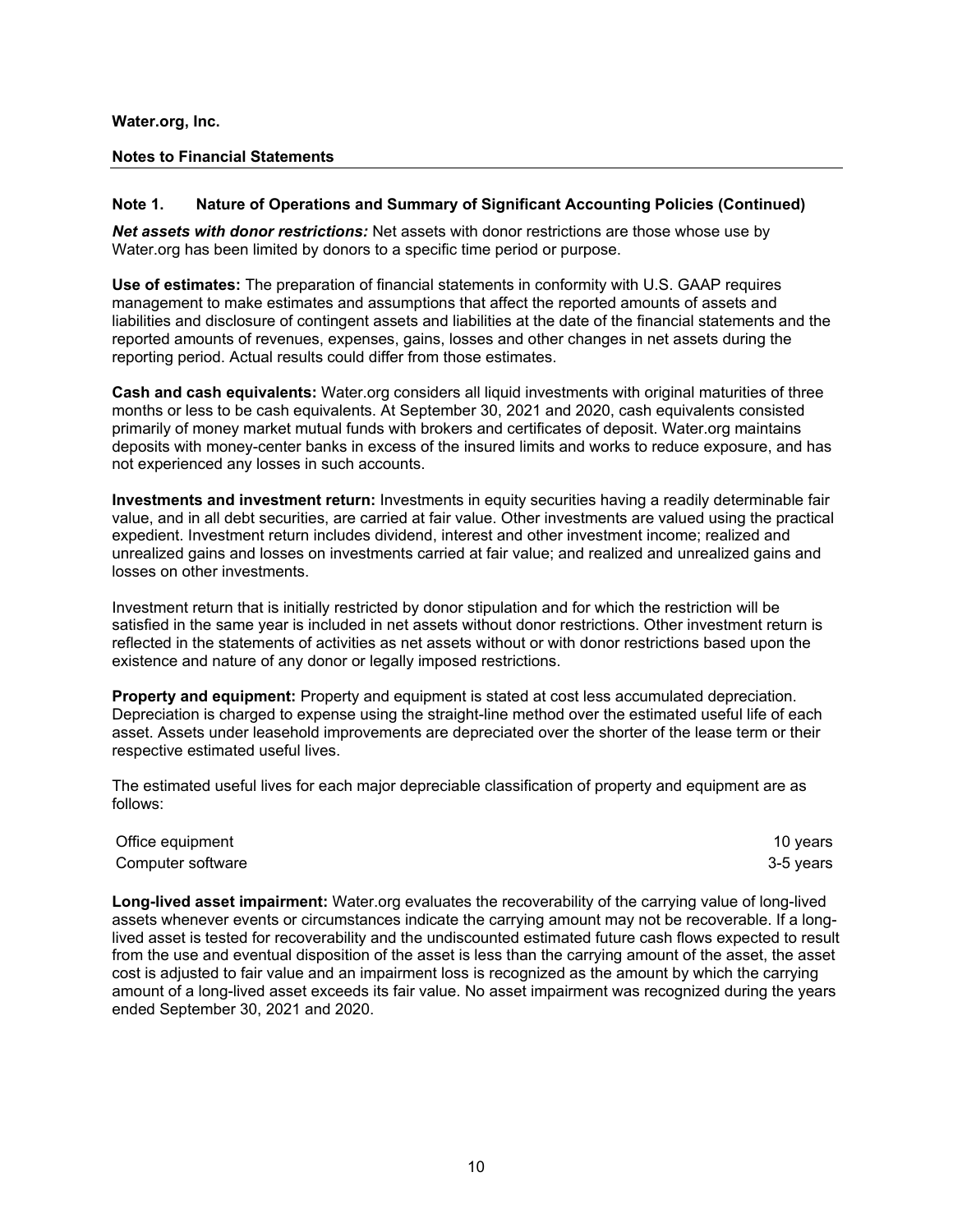#### **Notes to Financial Statements**

#### **Note 1. Nature of Operations and Summary of Significant Accounting Policies (Continued)**

**Contributions and contributions receivable:** Gifts of cash and other assets received without donor stipulations are reported as revenue and net assets without donor restrictions. Gifts received with a donor stipulation that limits their use are reported as revenue and net assets with donor restrictions. When a donor-stipulated time restriction ends or purpose restriction is accomplished, net assets with donor restrictions are reclassified to net assets without donor restrictions and reported in the statements of activities as net assets released from restrictions. Gifts and investment income that are originally restricted by the donor and for which the restriction is met in the same time period are recorded as net assets with donor restrictions and then released from restriction.

Gifts of equipment and other long-lived assets are reported as revenue and net assets without donor restrictions unless explicit donor stipulations specify how such assets must be used, in which case the gifts are reported as revenue and net assets with donor restriction. Absent explicit donor stipulations for the time long-lived assets must be held, expirations of restrictions resulting in reclassification of net assets with donor restrictions as net assets with donor restrictions are reported when the long-lived assets are placed in service.

Unconditional gifts are expected to be collected within one year and are reported at their net realizable value and are recognized as revenue in the period when the promise is received and as assets, decreases of liabilities, or expenses, depending on the form of the benefits received.

Conditional gifts depend on the occurrence of a specified future and uncertain event to bind the potential donor and are recognized when the barriers on which they depend are substantially overcome and the gift becomes unconditional.

All receivables recorded as of September 30, 2021 and 2020, are expected to be collected.

**In-kind contributions:** In addition to receiving cash contributions, Water.org receives in-kind contributions of goods and services from various donors. It is the policy of Water.org to record the estimated fair value of certain in-kind donations as an expense in the financial statements, and similarly increase contribution revenue by a like amount. Contributions of services are recognized as revenue at their estimated fair value only when the services received create or enhance nonfinancial assets or require specialized skills possessed by the individuals providing the service and the service would typically need to be purchased if not donated.

**Grant revenues:** Support funded by grants is recognized as Water.org performs the contracted services or incurs outlays eligible for reimbursement under the grant agreements. Grant funds received in excess of related program expenses are recorded as refundable advances. Grant activities and outlays are subject to audit and acceptance by the granting agency and, as a result of such audit, adjustments could be required.

**Foreign currency translation and transactions:** Assets recorded in functional currencies other than U.S. dollars are translated into U.S. dollars at the year-end rate of exchange. Revenue and expense transactions are recorded using a contemporaneous rate of exchange. The net currency translation and the gains and losses from foreign currency transactions are recorded in the change in net assets.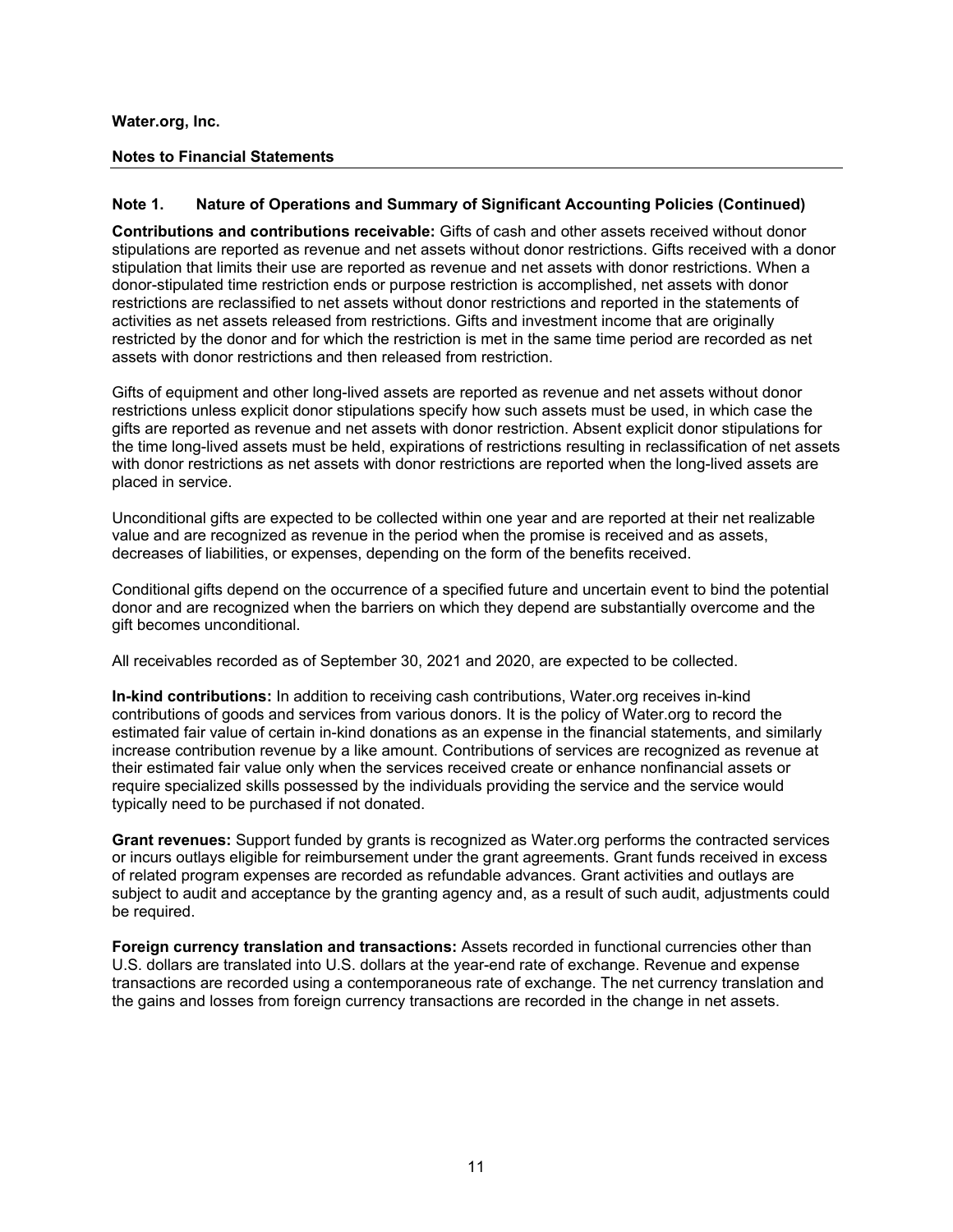#### **Notes to Financial Statements**

#### **Note 1. Nature of Operations and Summary of Significant Accounting Policies (Continued)**

**Income taxes:** Water.org is exempt from income taxes under section 501 of the Internal Revenue Code and a similar provision of state law. However, Water.org is subject to federal income tax on any unrelated business taxable income. Uncertain tax positions, if any, are recorded in accordance with ASC Topic 740, Income Taxes, which requires the recognition of a liability for tax positions taken that do not meet the more-likely-than-not standard that the position will be sustained upon examination by the taxing authorities. There is no liability for uncertain tax positions recorded at September 30, 2021 or 2020.

Water.org files tax returns in the U.S. federal jurisdiction.

WaterCredit Investment Fund 3's (WCIF 3) members have elected to have WCIF 3's income taxed as a partnership under provisions of the Internal Revenue Code and a similar section of the state income tax law. Therefore, taxable income or loss is reported to the individual members for inclusion in their respective tax returns, and no provision for federal and state income taxes is included in these financial statements.

**Functional allocation of expenses:** The costs of supporting the various programs and other activities have been summarized on a functional basis in the statements of activities. Certain costs have been allocated among the programs, management and general, and fundraising categories based on actual time expended.

**Transfers between fair value hierarchy levels:** Transfers in and out of Level 1 (quoted market prices), Level 2 (other significant observable inputs) and Level 3 (significant unobservable inputs) are recognized on the actual transfer date. There were no such transfers in 2021 or 2020.

**Recent accounting pronouncements:** In February 2016, the FASB issued Accounting Standards Update (ASU) No. 2016-02, *Leases (Topic 842).* The guidance in this ASU supersedes the leasing guidance in ASC Topic 840, Leases*.* Under the new guidance, lessees are required to recognize lease assets and lease liabilities on the statement of financial position for all leases with terms longer than 12 months. Leases will be classified as either finance or operating, with classification affecting the pattern of expense recognition in the statement of activities. The new standard is effective for fiscal year 2023. A modified retrospective transition approach is required for lessees for capital and operating leases existing at, or entered into after, the beginning of the earliest comparative period presented in the financial statements, with certain practical expedients available. Water.org is currently evaluating the impact of the pending adoption of the new standard on the financial statements.

### **Note 2. Liquidity and Availability of Resources**

Water.org receives donor-restricted contributions with donor time and/or purpose restrictions. In addition, Water.org receives support without donor restrictions.

Investment income without donor restrictions, contributions without donor restrictions and contributions with donor restrictions for use in current activities and programs are available to meet general expenditure requirements. General expenditures include administrative and general expenses, fundraising expenses and grant commitments expected to be paid in the subsequent year. Annual operations are defined as activities occurring during, and included in the budget for, a fiscal year.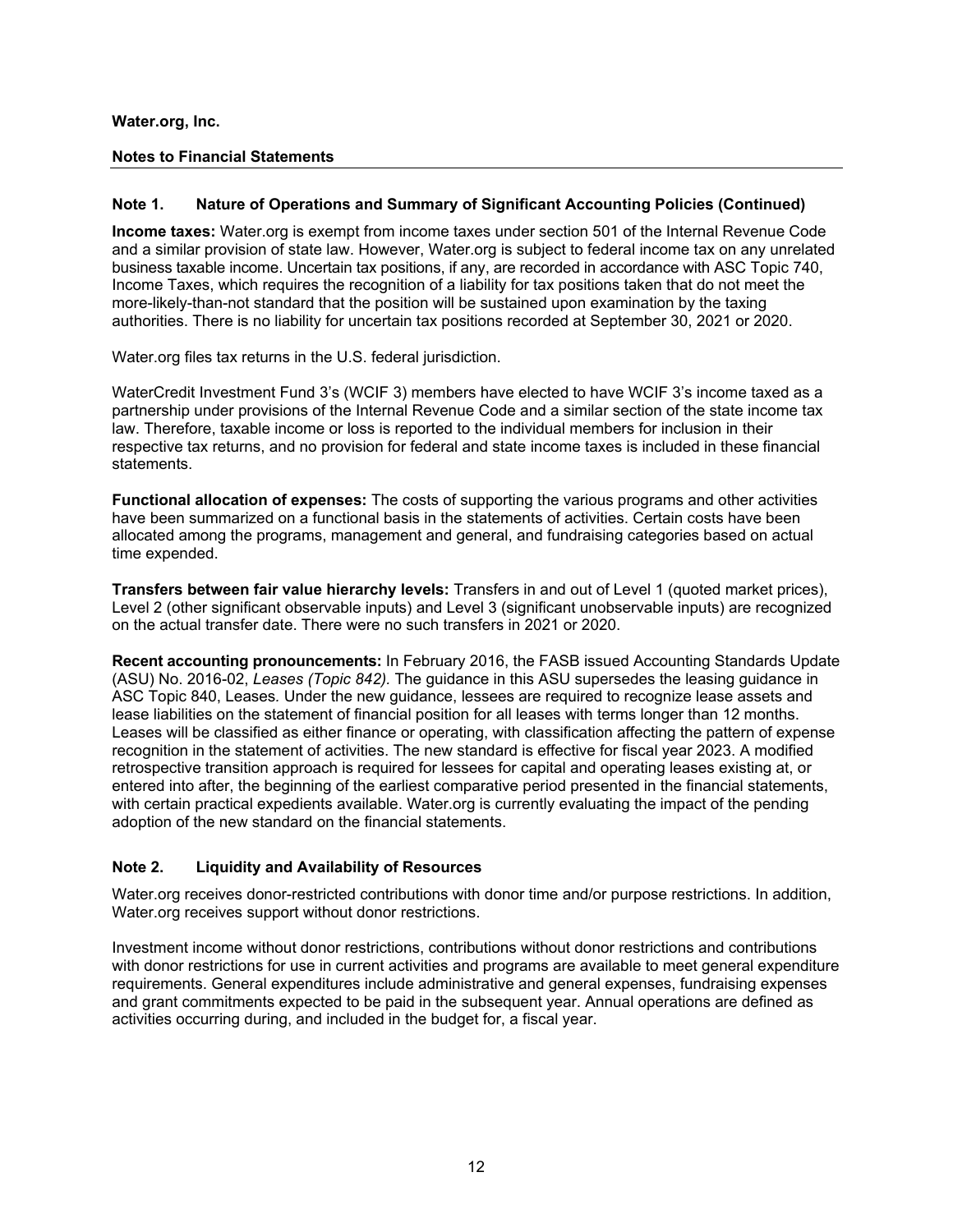#### **Notes to Financial Statements**

#### **Note 2. Liquidity and Availability of Resources (Continued)**

Water.org manages its available cash to meet general expenditures adhering to three guiding principles:

- Operate within a prudent range of financial soundness and stability;
- Maintain a sufficient level of asset liquidity; and
- Maintain and monitor reserves to provide reasonable assurance that long-term grant commitments and obligations will continue to be met.

Water.org follows a liquidity policy mandating the maintenance of financial assets to meet general expenditures at a level that equals three months of management and general and fundraising expenses. To achieve this, Water.org forecasts its future cash flows and monitors its liquidity monthly.

The table below represents financial assets available for general expenditures within one year of September 30:

|                                                           | 2021              | 2020            |
|-----------------------------------------------------------|-------------------|-----------------|
| Financial assets at year-end:                             |                   |                 |
| Cash and cash equivalents                                 | 33,604,384<br>\$. | \$17,762,452    |
| Contribution receivables                                  | 1,871,065         | 1,500,001       |
| Other receivables                                         | 43,297            | 57,629          |
| Investments                                               | 2,689,059         | 2,448,633       |
| Total financial assets                                    | 38,207,805        | 21,768,715      |
| Less amounts not available to be used within one year:    |                   |                 |
| Investments in nonliquid securities                       | (1,284,458)       | (1, 125, 704)   |
| Cash and cash equivalents for IDR Loan Guarantees         | (43, 545)         | (45, 734)       |
| Contributions receivable with donor restrictions          |                   | (1,000,000)     |
| Financial assets not available to be used within one year | (1,328,003)       | (2, 171, 438)   |
| Financial assets available to meet general                |                   |                 |
| expenditures within one year                              | 36,879,802        | 19,597,277<br>S |

Water.org has various sources of liquidity at its disposal, including cash and cash equivalents, and a line of credit with Bank of America totaling \$4,000,000. See Note 8 for information about Water.org's line of credit.

#### **Note 3. Investments**

Investments at September 30, 2021 and 2020, consisted of the following:

|                                             | 2021            |    |              |
|---------------------------------------------|-----------------|----|--------------|
| Mutual funds                                | \$1.404.601     |    | \$ 1.322.929 |
| Investment in WaterCredit Investment Fund 3 | 1.284.458       |    | 1,125,704    |
|                                             | \$<br>2,689,059 | \$ | 2,448,633    |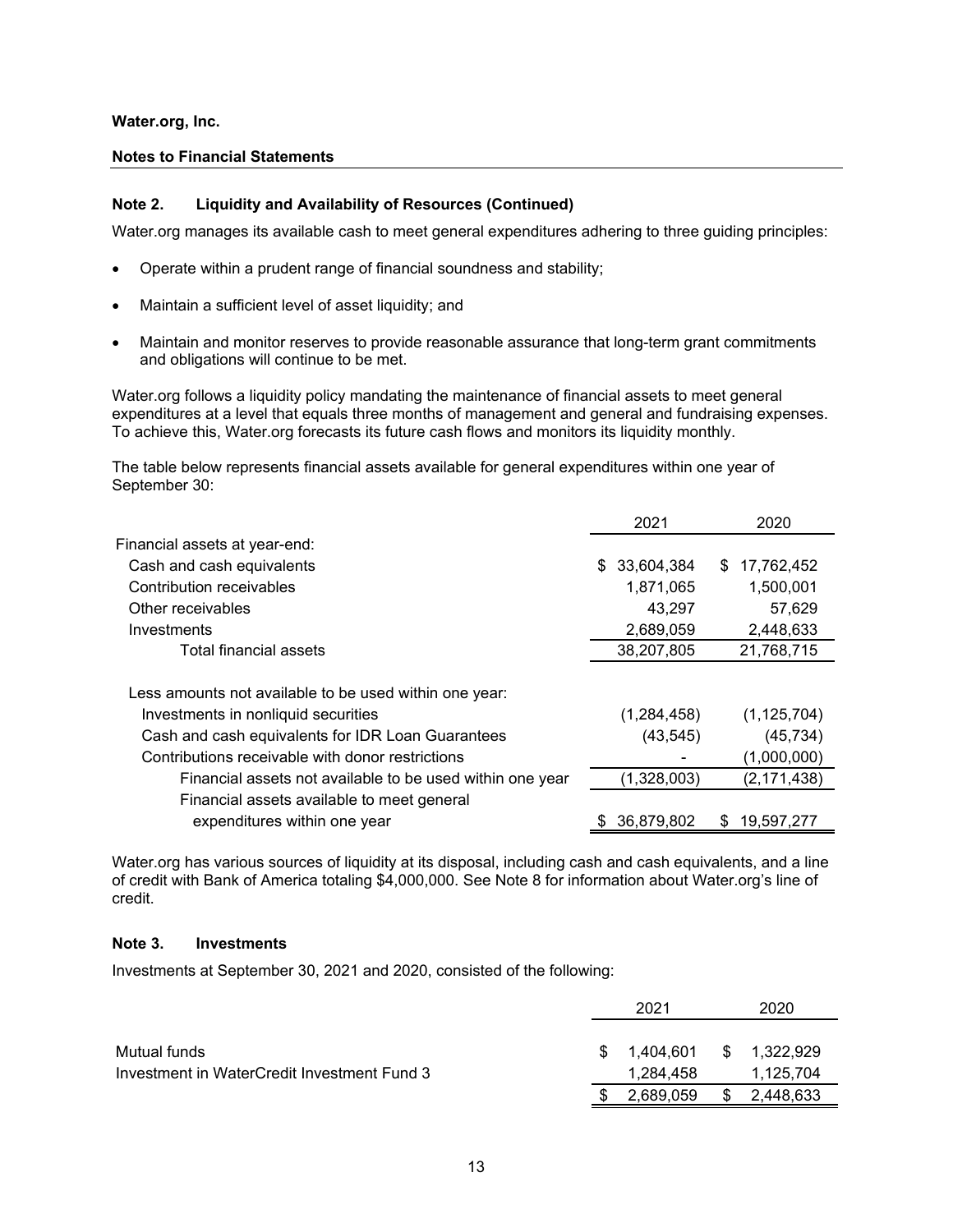#### **Notes to Financial Statements**

#### **Note 4. Fair Value of Assets and Liabilities**

Fair value is defined as the price that would be received to sell an asset or paid to transfer a liability in an orderly transaction between market participants at the measurement date in its principal market, or in the absence of a principal market, the most advantageous market for the investment or liability. Water.org accounts for its investments at fair value. In accordance with the guidance, Water.org has categorized its investments based on the priority of the inputs to the valuation technique, which gives the highest priority to unadjusted quoted prices in active markets for identical assets (Level 1 measurements) and the lowest priority to unobservable inputs (Level 3 measurements). The three levels of the fair value hierarchy are described below:

- **Level 1:** Inputs are quoted prices for identical instruments traded in active markets.
- **Level 2:** Inputs are quoted prices for similar instruments in active markets; quoted prices for identical or similar instruments in inactive markets; or derived from inputs that are observable.
- **Level 3:** Inputs are valuations for assets and liabilities that are derived from other valuation methodologies, including option pricing models, discounted cash flow models and similar techniques, and not based on market exchange, dealer or broker trade transactions. Level 3 valuations incorporate certain assumptions and projections in determining the fair value assigned to such assets or liabilities.

**Recurring measurements:** The following tables present the fair value measurements recognized in the accompanying statements of financial position measured at fair value on a recurring basis and the level within the fair value hierarchy in which the fair value measurements fall at September 30, 2021 and 2020:

|              | September 30, 2021 |                   |                                   |                      |             |             |    |              |  |
|--------------|--------------------|-------------------|-----------------------------------|----------------------|-------------|-------------|----|--------------|--|
|              |                    |                   |                                   | <b>Quoted Prices</b> |             |             |    |              |  |
|              |                    |                   |                                   |                      | Significant |             |    |              |  |
|              |                    |                   | Markets for<br>Observable         |                      |             |             |    | Unobservable |  |
|              |                    |                   | <b>Identical Assets</b><br>Inputs |                      |             |             |    | Inputs       |  |
|              |                    | <b>Fair Value</b> |                                   | (Level 1)            |             | (Level 2)   |    | (Level 3)    |  |
| Investments: |                    |                   |                                   |                      |             |             |    |              |  |
| Mutual funds |                    | 1,404,601         | \$                                | 1,404,601            | \$          |             |    |              |  |
|              |                    |                   |                                   |                      |             |             |    |              |  |
|              |                    |                   |                                   | September 30, 2020   |             |             |    |              |  |
|              |                    |                   |                                   | <b>Quoted Prices</b> |             | Significant |    |              |  |
|              |                    |                   |                                   | in Active            |             | Other       |    | Significant  |  |
|              |                    |                   |                                   | Markets for          |             | Observable  |    | Unobservable |  |
|              |                    |                   |                                   | Inputs               |             |             |    |              |  |
|              |                    | <b>Fair Value</b> |                                   | (Level 3)            |             |             |    |              |  |
| Investments: |                    |                   |                                   |                      |             |             |    |              |  |
| Mutual funds | \$                 | 1,322,929         | S                                 | 1,322,929            | \$          |             | \$ |              |  |

Following is a description of the valuation methodologies and inputs used for assets and liabilities measured at fair value on a recurring basis and recognized in the accompanying statements of financial position, as well as the general classification of such assets and liabilities pursuant to the valuation hierarchy. There have been no significant changes in the valuation techniques during the year ended September 30, 2021.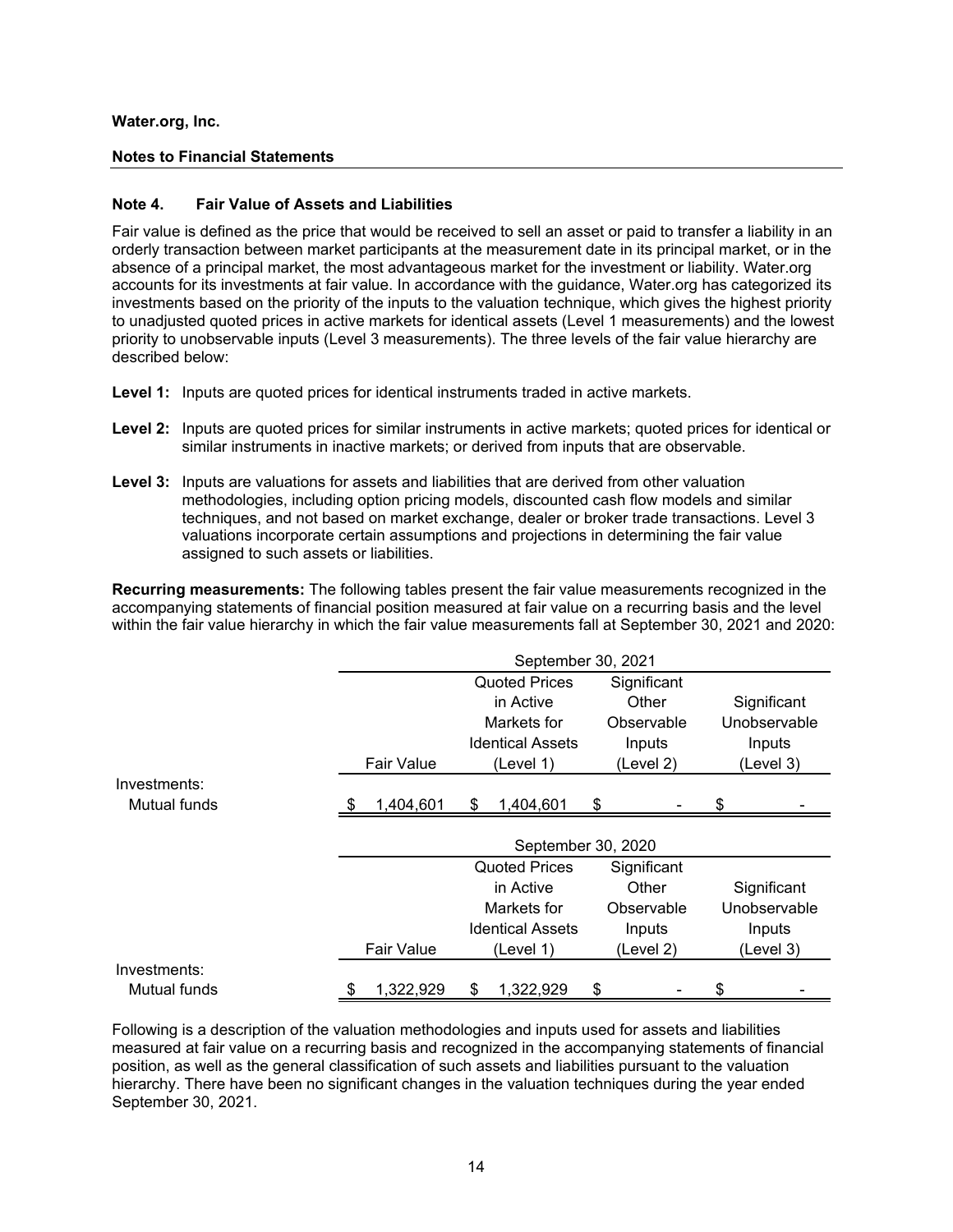#### **Notes to Financial Statements**

#### **Note 4. Fair Value of Assets and Liabilities (Continued)**

**Mutual funds:** These investments are reported at fair value based on quoted market prices obtained from exchanges.

**Investment in WCIF 3:** This investment is reported at fair value of net asset value (NAV) using the practical expedient, which is \$1,284,458 and \$1,125,704 at September 30, 2021 and 2020, respectively. The investment is a Cayman Islands exempted limited partnership. The fund's purpose is to address the global water crisis by financing improved access to safe water and sanitation for low-income individuals and groups. As described in Article 1.9 of the Limited Partnership Agreement, at all times the Partnership will be operated in a manner that furthers the charitable purposes of its Affiliate, WaterEquity, Inc., consistent with WaterEquity, Inc.'s status as an organization described in Code Section 501(c)(3).

There were no changes in securities measured at NAV as of September 30, 2021. Water.org does not have early redemption rights. Investments into the fund (principal) is expected to be returned at the end of the fund's seven-year term in 2027, with the possibility of 2 one-year extensions. The unfunded commitment is \$0 for both September 30, 2021 and 2020.

### **Note 5. Conditional Gifts**

Water.org has received conditional promises to give that are not recognized in the financial statements. Water.org must meet certain milestones as defined in the related grant agreements in order to recognize these grants as revenue. Management expects the conditions to be met over the next two years. Conditional promises at September 30, 2021 and 2020, were for the following purposes:

|                                                         | 2021 |           |    | 2020      |  |  |
|---------------------------------------------------------|------|-----------|----|-----------|--|--|
|                                                         |      |           |    |           |  |  |
| India Initiative (through 2021)                         | \$   |           | \$ | 775,683   |  |  |
| Bangladesh Initiative (through 2021)                    |      |           |    | 1,351,971 |  |  |
| Brazil Initiative (through 2021)                        |      | 40,000    |    | 98,000    |  |  |
| Global Insights & Innovation Initiative (through 2021)  |      |           |    | 24,070    |  |  |
| Uganda Initiative (through 2021)                        |      |           |    | 546,000   |  |  |
| Ghana Initiative (through 2021)                         |      |           |    | 103,175   |  |  |
| India/Indonesia Initiative (through 2021)               |      | 1,332,950 |    | 400,000   |  |  |
| India, Bangladesh & Indonesia Initiative (through 2021) |      |           |    | 1,000,000 |  |  |
| Kenya Initiative (through 2022)                         |      | 345,507   |    | 867,160   |  |  |
| Indonesia Initiative (through 2022)                     |      |           |    | 75,274    |  |  |
| India/Indonesia Initiative (through 2022)               |      |           |    | 1,350,000 |  |  |
| Bangladesh Initiative (through 2022)                    |      | 1,218,270 |    | 1,168,400 |  |  |
| India Initiative (through 2022)                         |      | 2,909,119 |    |           |  |  |
| Philippines Initiative (through 2022)                   |      | 224,944   |    |           |  |  |
| Brazil/India Initiative (through 2023)                  |      | 24,743    |    |           |  |  |
|                                                         |      | 6,095,533 | \$ | 7,759,733 |  |  |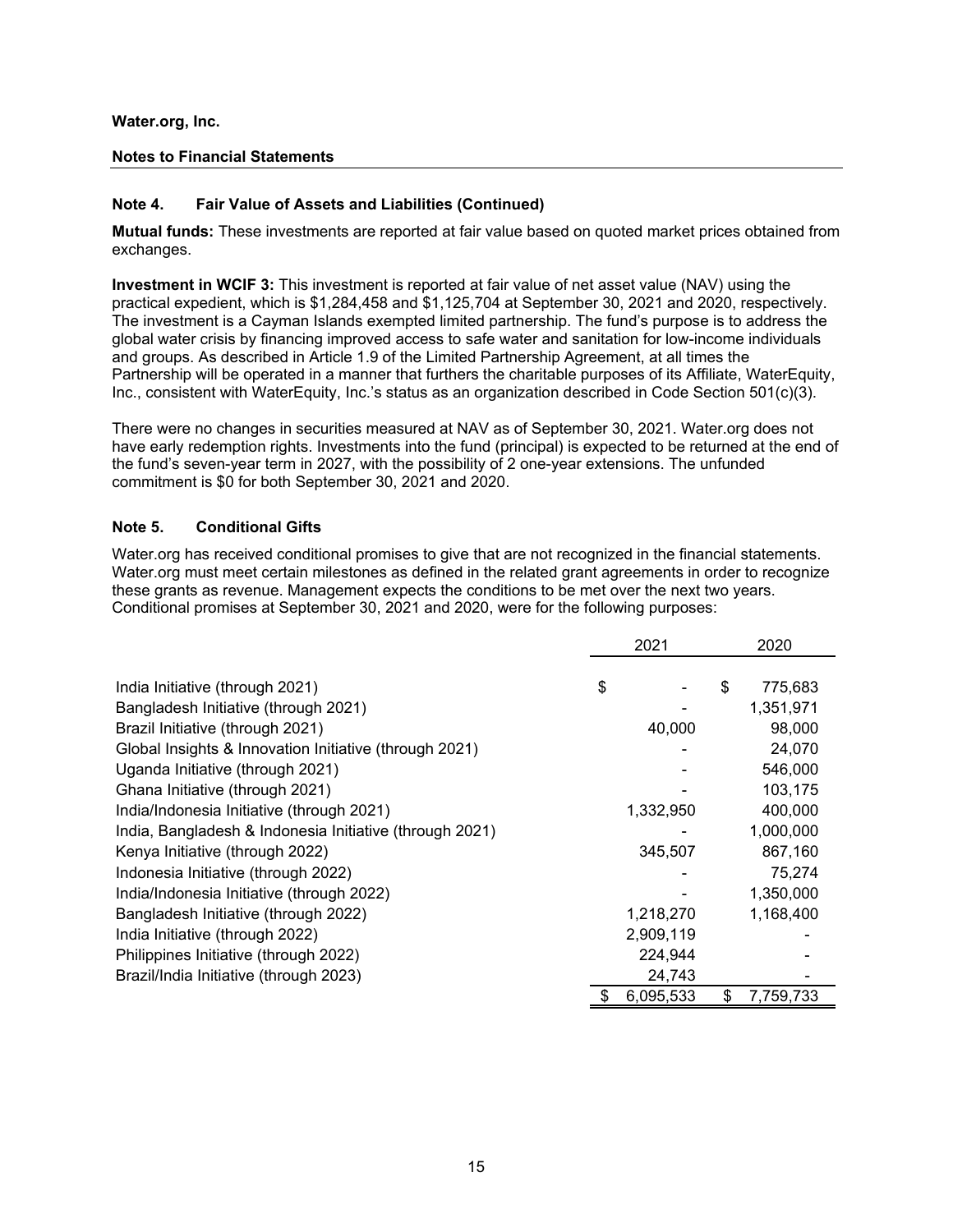## **Notes to Financial Statements**

## **Note 6. Grants Commitments**

Water.org has entered into contracts and agreements with partner organizations to implement water projects. Funding for the related projects is generally conditional upon meeting certain milestones and submission of support for related expenditures. The grants will be considered unconditional and expensed when the contingency requirements have been met.

Outstanding conditional commitments as of September 30, 2021 and 2020, are expected to be funded within the next four years and are for the following programs:

|                         | 2021 |              | 2020 |             |
|-------------------------|------|--------------|------|-------------|
|                         |      |              |      |             |
| WaterCredit Initiative® |      | \$ 3.995.654 |      | \$4,042,299 |

## **Note 7. Property and Equipment**

Property and equipment at September 30, 2021 and 2020, consisted of the following:

|                               | 2021 |           | 2020 |           |
|-------------------------------|------|-----------|------|-----------|
| Office equipment              | S    | 1,041,014 | \$   | 1,090,819 |
| Computer software             |      | 52.857    |      | 52,857    |
|                               |      | 1,093,871 |      | 1,143,676 |
| Less accumulated depreciation |      | 922,579   |      | 822,697   |
|                               |      | 171,292   |      | 320,979   |

## **Note 8. Line of Credit and Paycheck Protection Program Loan**

Water.org has a \$4,000,000 revolving bank line of credit. At September 30, 2021 and 2020, there were no borrowings against this line. The interest rate is variable based on the greater of the BSBY Daily Floating Rate or the Index Floor plus 2.00%.

On March 27, 2020, the Coronavirus, Relief, and Economic Security Act (CARES Act) was signed into law and is meant to address the economic fallout from the COVID-19 pandemic. In connection with the CARES Act, Water.org received a Small Business Administration (SBA) Paycheck Protection Program (PPP) loan for \$1,425,382 on April 15, 2020. The loan was unsecured, bore interest at 1.00% and was set to mature on April 15, 2022. On May 6, 2021, Water.org was approved for full forgiveness of the loan and was recognized as loan forgiveness revenue in the statement of activities for the year ended September 30, 2021.

On March 15, 2021, Water.org received a second installment of the PPP loan for \$1,425,377. The loan is unsecured, bears interest at 1.00% and matures on March 15, 2026. Under the provision of the CARES Act and related loans, this loan will be forgiven if certain conditions are met related to the use of these proceeds. Should Water.org be required to repay some portion of these funds because conditions for loan forgiveness are not met, it is the intent of Water.org leadership to repay any such funds to the lender in accordance with the terms of the agreement. Water.org has elected to account for the loan as a financial liability in accordance with ASC Topic 470, Debt. The outstanding balance of the note as of September 30, 2021, was \$1,425,377.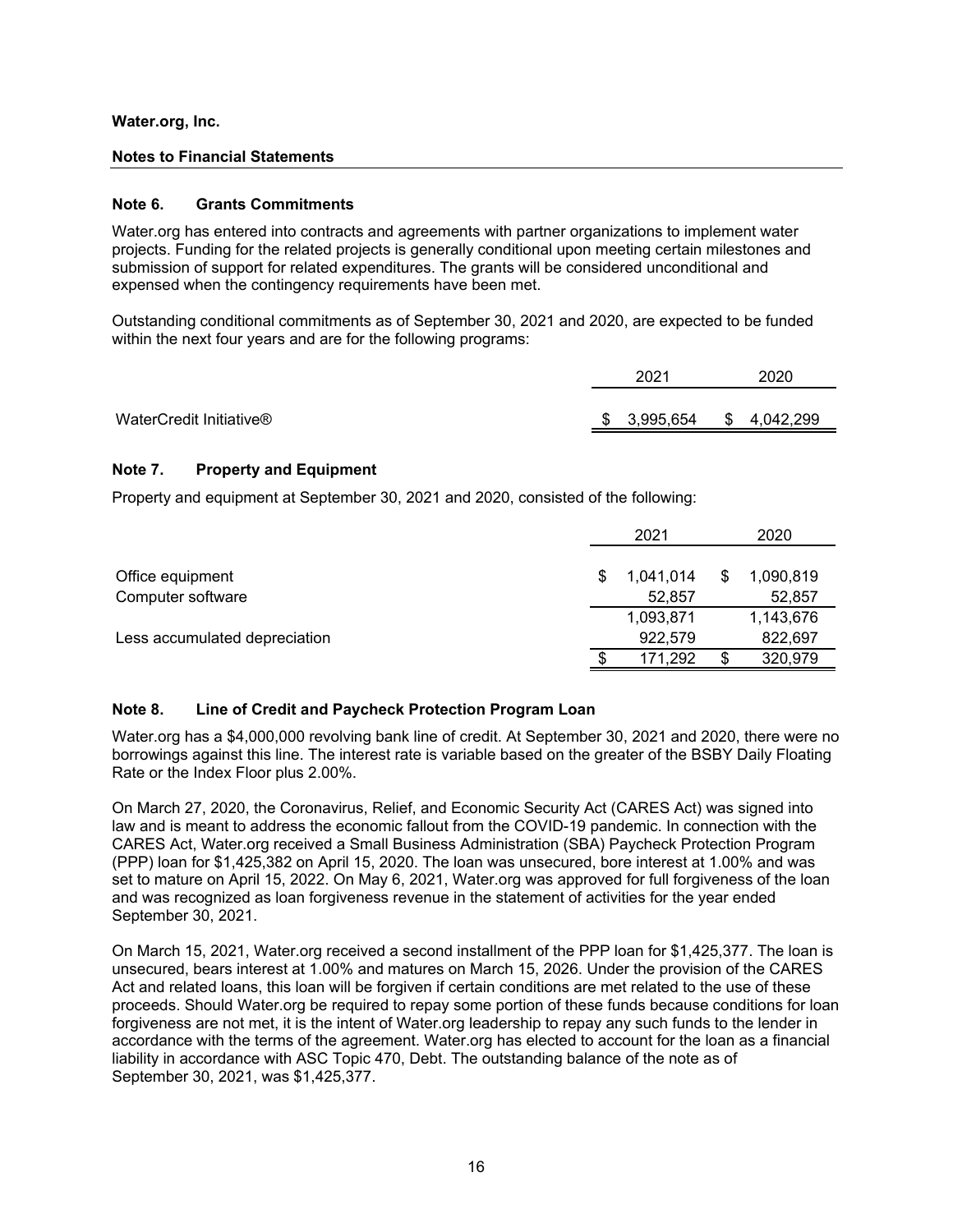#### **Notes to Financial Statements**

#### **Note 9. Net Assets With Donor Restrictions**

Net assets with donor restrictions as of September 30, 2021 and 2020, are available for the following purposes:

|                                             | 2021             |    | 2020      |  |
|---------------------------------------------|------------------|----|-----------|--|
| Grant and WaterCredit programs' net assets: |                  |    |           |  |
| Indonesia                                   | \$<br>668,263    | \$ | 1,854,864 |  |
| India                                       | 345,043          |    | 369,509   |  |
| Philippines                                 | 359,383          |    | 58,074    |  |
| Peru                                        | 377,044          |    | 160,399   |  |
| Honduras                                    | 10,335           |    | 10,293    |  |
| Ghana                                       | 3,925            |    |           |  |
| Kenya                                       | 28,027           |    |           |  |
| Cambodia                                    |                  |    | 104,499   |  |
| <b>Brazil</b>                               | 2,291,404        |    | 1,720,377 |  |
| Asia                                        | 531,695          |    |           |  |
| Uganda                                      |                  |    | 115,596   |  |
| Global                                      | 10,106,914       |    | 2,943,484 |  |
|                                             | \$<br>14,722,033 | \$ | 7,337,095 |  |

During the years ended September 30, 2021 and 2020, net assets were released from donor restrictions by incurring expenses satisfying the restricted purposes or by occurrence of other events specified by donors.

|                                          | 2021            | 2020            |
|------------------------------------------|-----------------|-----------------|
| Grant and WaterCredit programs released: |                 |                 |
| Indonesia                                | \$<br>332,436   | \$<br>1,184,067 |
| India                                    | 1,997,128       | 2,331,066       |
| Ethiopia                                 |                 | 16,339          |
| Bangladesh                               | 1,984,566       | 1,910,176       |
| Philippines                              | 99,663          | 318,729         |
| Peru                                     | 756,516         | 184,471         |
| Ghana                                    |                 | 93,472          |
| Kenya                                    | 389,567         | 47,047          |
| Cambodia                                 | 579,491         | 1,794           |
| Brazil                                   | 1,352,553       | 415,191         |
| Asia                                     | 311,449         | 114,608         |
| Uganda                                   | 258,624         | 394,404         |
| Global                                   | 1,380,059       | 1,952,471       |
|                                          | \$<br>9,442,052 | \$<br>8,963,835 |